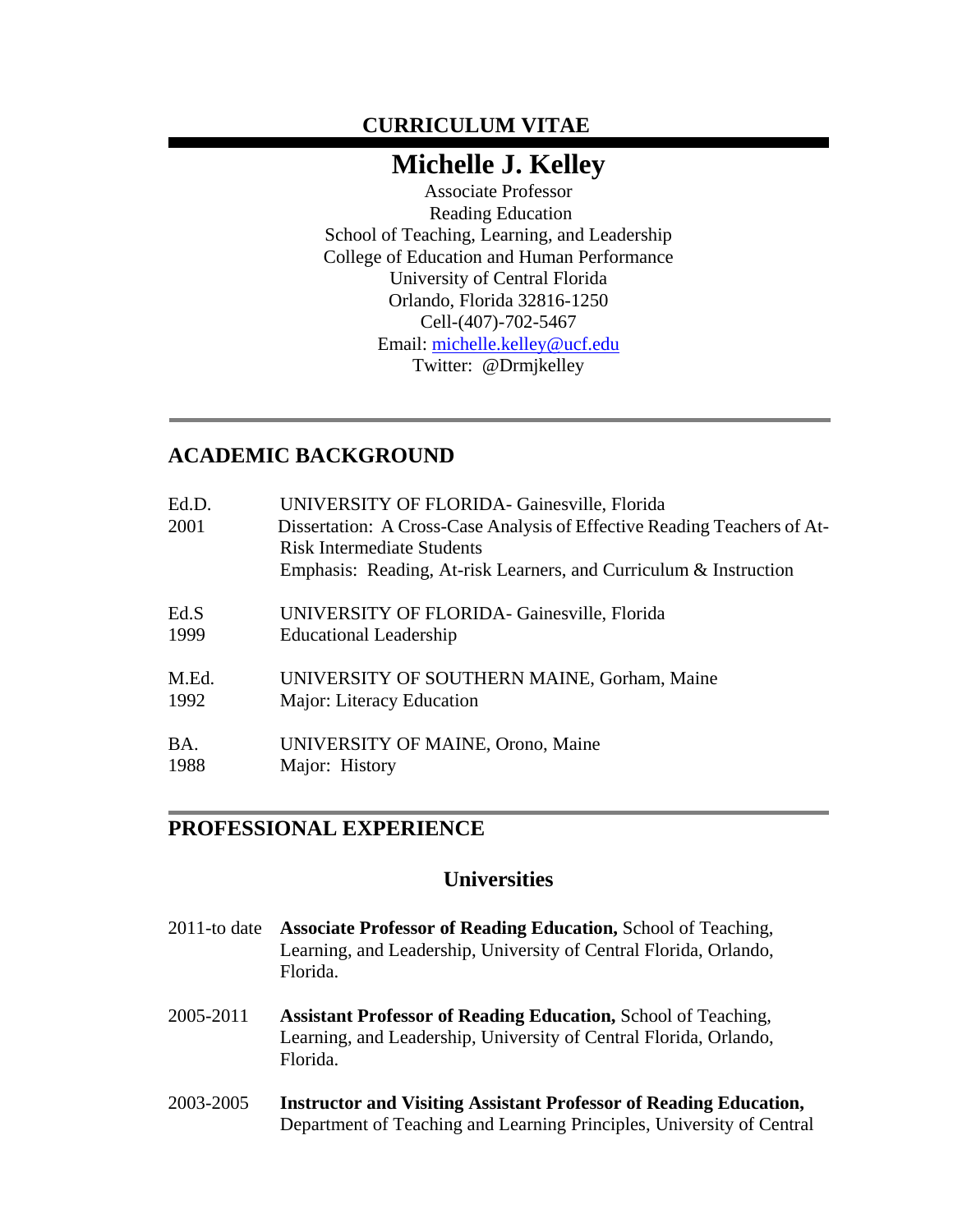Florida, Orlando, FL.

2001-2003 **FLaRE** (Florida Literacy and Reading Excellence Center) **Area V Coordinator,** University of Central Florida.

## **Public Schools**

| 2000-2001 | Literacy Support Teacher, Red Bug Elementary, Casselberry, FL.                 |
|-----------|--------------------------------------------------------------------------------|
| 1994-2000 | Classroom Teacher (5 <sup>th</sup> Grade), Red Bug Elementary, Casselberry, FL |
| 1991-1994 | Classroom Teacher (5 <sup>th</sup> Grade), Helen Thompson School, West         |
|           | Gardiner, ME.                                                                  |

# **PROFESSIONAL CERTIFICATIONS**

Educational Leadership (Elementary)-State of Florida Reading K-12- State of Florida Elementary Education 1-6- State of Florida ESOL Endorsed- State of Florida

## **HONORS AND AWARDS**

UCF Teaching Incentive Program Award, 2015-2016; 2009-2010.

UCF Women Faculty Excellence in Academic Partnerships, 2017; 2013.

Faculty Fellow for Inclusive Pre-Service Education, 2016.

Learning Magazine's Teachers' Choice Award for Professional Development, 2014.

UCF Morgridge 21st Century Faculty Fellow, 2010-2011.

UCF College of Education Excellence in Undergraduate Teaching Award, 2009.

Facebook Author of the Month for International Reading Association, June 2009.

Disney Teacherrific Award, 1995, 1999 and 2000.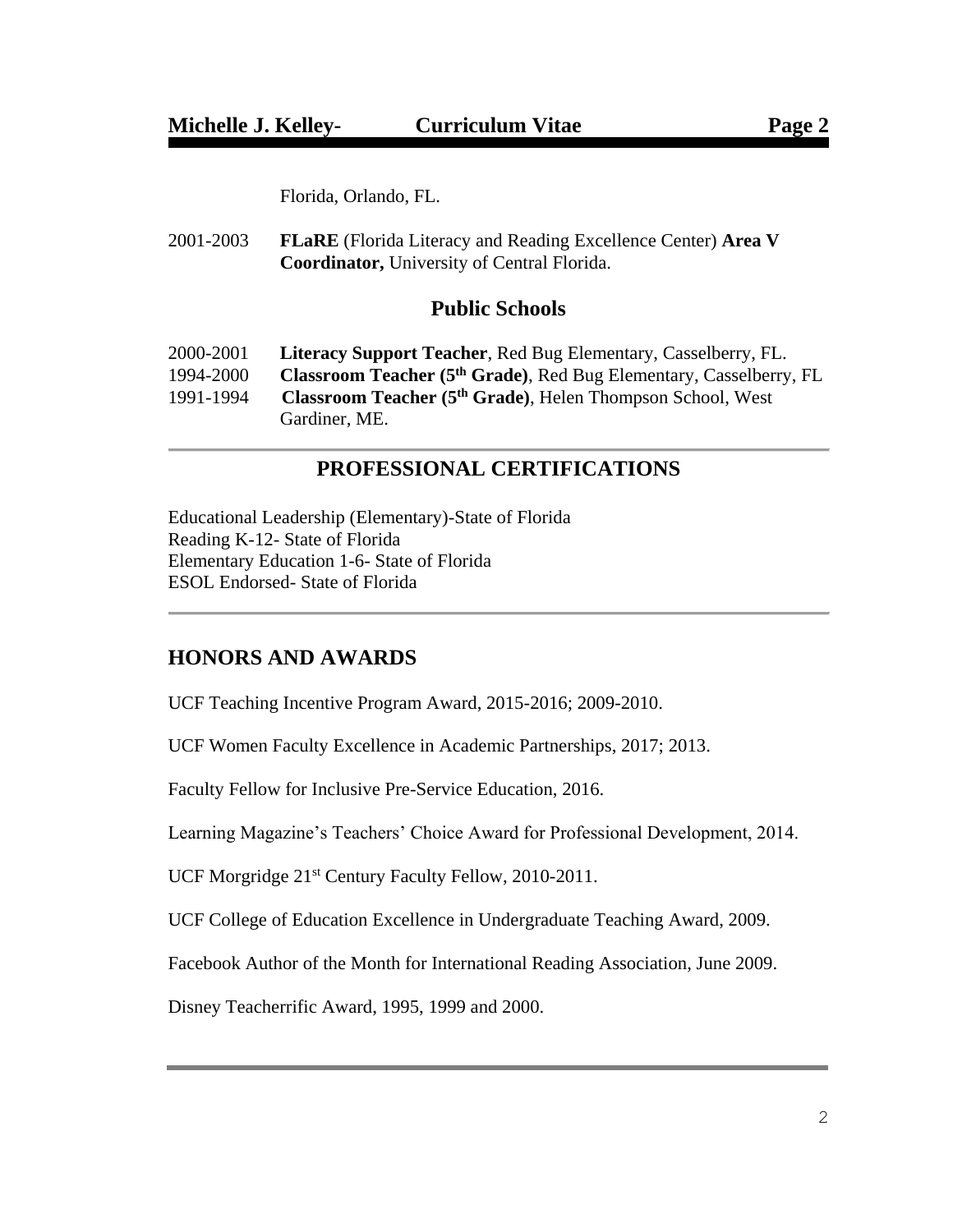## **RESEARCH AND CREATIVE ACTIVITIES**

#### **Research Foci:**

(a) increasing engagement through metacognition in elementary and middle school students and evaluating the efficacy of independent reading with school-age students, (b) providing professional development for pre-service and in-service teachers further developing their efficacy in reading instruction and assessment.

### **Publications**

# **Books and Chapters (refereed) National/International**

- **Kelley, M.** & Clausen-Grace, N. (2017). Differentiating independent reading (pp. 141- 153). In *Comprehensive literacy basics: An anthology.* North Mankota, MN: Capstone Professional.
- Wilson, N. & **Kelley, M.** (2017). Avid readers in high school: Are they really reading for pleasure? (Ch. 5). In *Teaching young adult literature today: Insights, considerations, and perspectives for the classroom teacher*. 2nd Ed. Eds. Judith A. Hayn & Jeffrey S. Kaplan. Lanham, MD: Rowman & Littlefield.
- **Kelley, M.** & Clausen-Grace, N. (2015). *Teaching text features to support comprehension: A Revised Edition.* North Mankota, MN: Capstone Professional.
- **Kelley, M.** & Clausen-Grace, N. (2013). *Comprehension shouldn't be silent: From strategy instruction to student independence.* (2<sup>nd</sup> ed.). Newark, DE: International

Reading Association.

- **Kelley, M.,** & Clements, T. (2013). Coaching for success: UCF enrichment programs in literacy. In *Advanced Literacy Practices: From Clinic to the Classroom.* Eds. Evan T. Ortlieb & Earl H. Cheek, Jr. Bingley, UK: Emerald Group.
- **Kelley, M.** & Clausen-Grace, N. (2012). *Reading the whole page: Teaching and assessing text features to meet K-5 common core standards.* Gainesville, FL:Maupin Press.
- **Kelley, M.**, Wilson, N., & Koss, M. (2012). Using young adult literature to motivate and engage the disengaged (Ch. 5). In *Teaching Adolescent Literature Today*. Eds. Judith A. Hayn & Jeffrey S. Kaplan.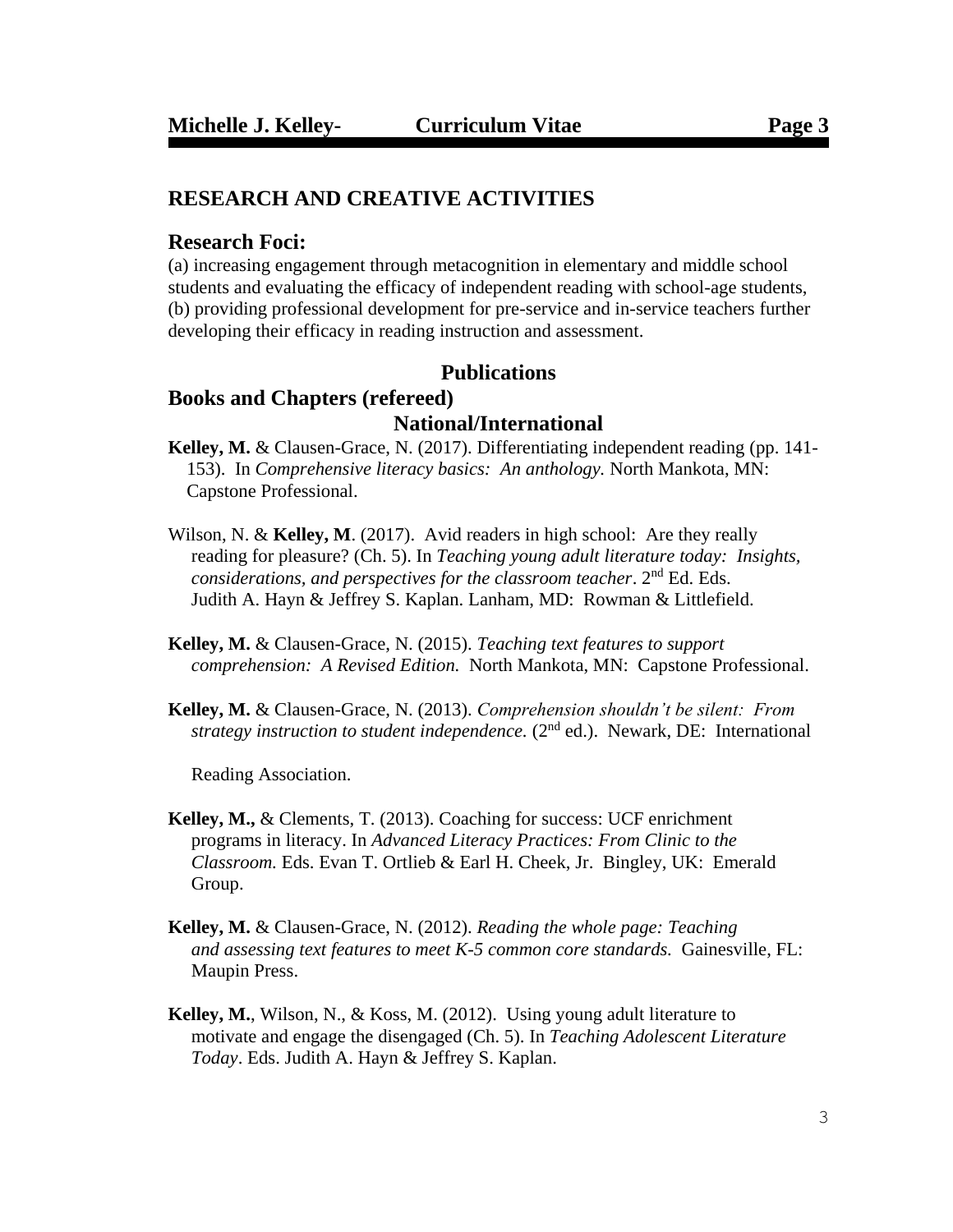- **Kelley, M. & Clausen-Grace, N. (2010). R<sup>5</sup>: A sustained silent reading**  makeover that works (Ch. 10)*.* In *Revisiting Silent Reading: New Directions for Teachers and Researchers.* Eds. Elfrieda H. Hiebert & D. Ray Reutzel. Newark, DE: **International Reading Association. Invited**.
- **Kelley, M.** & Clausen-Grace, N. (2008). *R 5 in your classroom: A Guide to differentiating independent reading and developing avid readers.* Newark, DE: International Reading Association. **Acceptance Rate of 33%**.
- **Kelley, M.** & Clausen-Grace, N. (2007). *Comprehension shouldn't be silent: From strategy instruction to student independence.* Newark, DE: International Reading Association.

**Acceptance Rate of 33%**.

- **Kelley, M.** (2003). *Scaffolding Students' Comprehension and Guiding Students Towards Independence in Reading* (Lesson 6). Florida Online Reading and Professional Development. Orlando, FL: University of Central Florida. **Invited. Note, this module has since been revised and blended with other content. Contact Dr. Zygouris-Coe for confirmation.**
- **Kelley, M.** (2003). *Strengthening Vocabulary Development* (Lesson 5). Florida Online Reading and Professional Development. Orlando, FL: University of Central Florida.

 **Invited. Note, this module has since been revised and blended with other content. Contact Dr. Zygouris-Coe for confirmation.**

**Kelley, M**. & Wilder, S. (2002).Tearing down the walls that divide: School and community partnerships in the teaching of reading and writing (Ch. 9). In *ACEI Special Topics in Elementary Education*. **Invited.**

#### **Journal Articles (refereed)**

#### **National/International**

**Kelley, M.** & Wenzel, T. (2017, in press). Identifying Effective Pre-Service Teacher Behaviors During a Parent-Teacher Reading Conference in a Virtual Environment (TeachLivE™). ALER Yearbook Volume 39: Literacy: The Critical Role of Teacher Knowledge.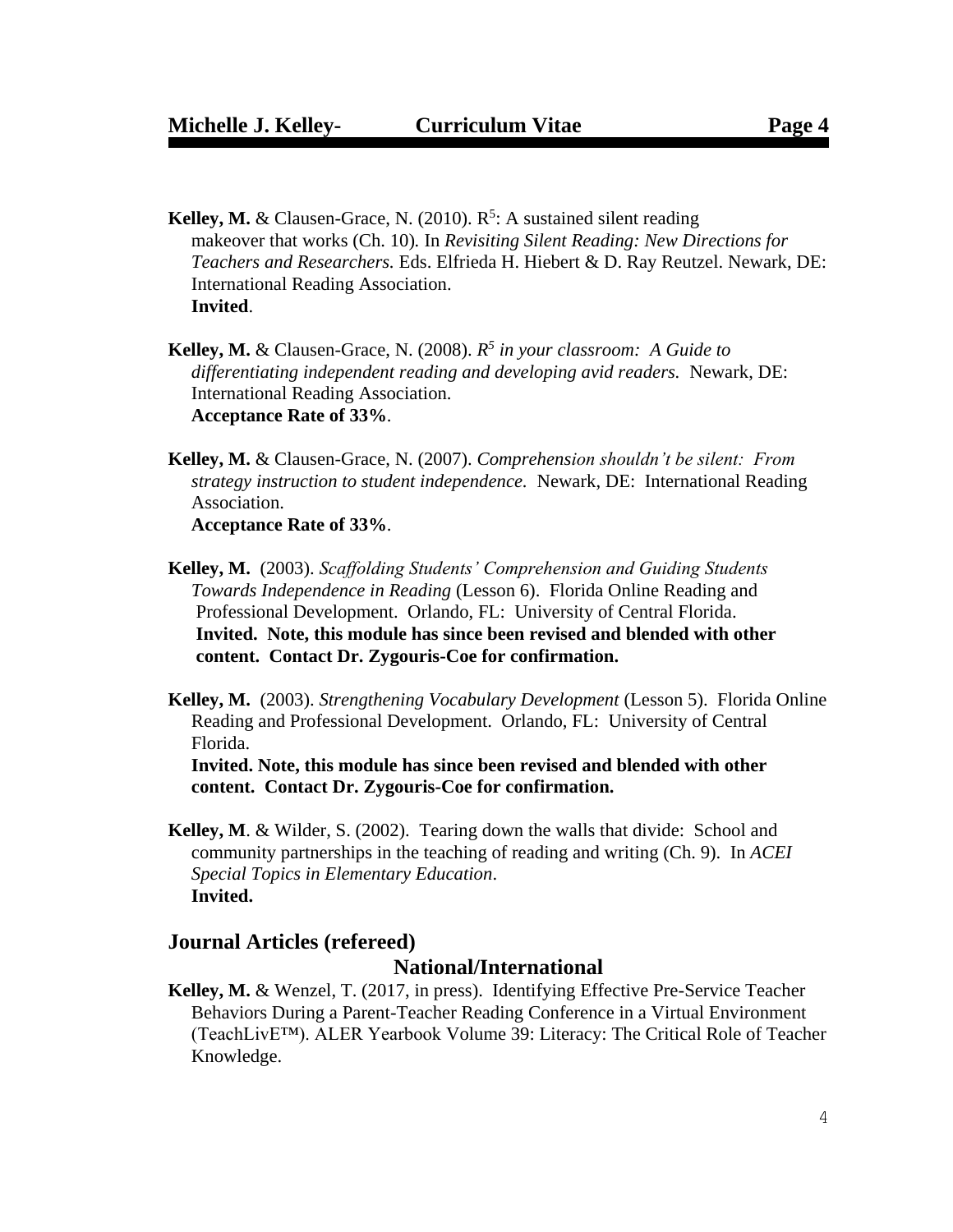- **Kelley, M.** & Clausen-Grace, N. (2010). Using a Text Feature Walk to purposefully guide students through expository text**.** *Reading Teacher*, *64* (3), 191-195.  **Acceptance Rate of 15%.**
- Wilson, N., & **Kelley, M**. (2010). Are avid readers lurking in your Language Arts classroom? Myths of the avid reader. *Reading Horizons, 50* (2), 99-112.  **Acceptance Rate of 20%.**
- **Kelley, M**. & Clausen-Grace, N. (2009/2010). Facilitating engagement by differentiating independent reading. *Reading Teacher, 63(4),313-318*.  **Acceptance Rate of 15%.**
- **Kelley, M**. & Decker, E. (2009). The current state of motivation to read among middle school students. *Reading Psychology, 30*(5), 466-485. **Acceptance Rate of 20%** (publication with Graduate Assistant).
- **Kelley, M.** & Clausen-Grace, N. (2008). From picture walk to text feature walk: Guiding students to strategically preview text. *Journal of Content Area Reading, 7(1),* 9-32. **Acceptance Rate range of 20-50%.**
- **Kelley, M**. & Clausen-Grace, N. (2008). Ensuring transfer of strategies by using a Metacognitve Teaching Framework. *Voices from the Middle, 15, 23-31.* **Acceptance Rate of 14%.**
- Clausen-Grace, N. & **Kelley, M.** (2007). You can't hide in  $R^5$ : Redesigning independent reading to be more strategic and engaging. *Voices from the Middle,14*, 38-49.

 **Acceptance Rate of 14%. Note, I was first author on this article, but when it went to print the editor made an error. No proofs were sent to me to edit.**

**Kelley, M.** & Clausen-Grace, N. (2006).  $R^5$ : The SSR makeover that transformed readers. *Reading Teacher, 60*, 148-159.  **Acceptance Rate of 10%.**

#### **National (Invited and Non-Refereed Publications)**

**Kelley, M.**, & Clausen-Grace, N. (2014). Q & A books: Teaching students to read and write informational texts. *IRA e-ssentials*, International Reading Association, DOI: 10.1598/e-ssentials.8057.

**Kelley, M.** (2008-2005). Curriculum connections: Professional materials review.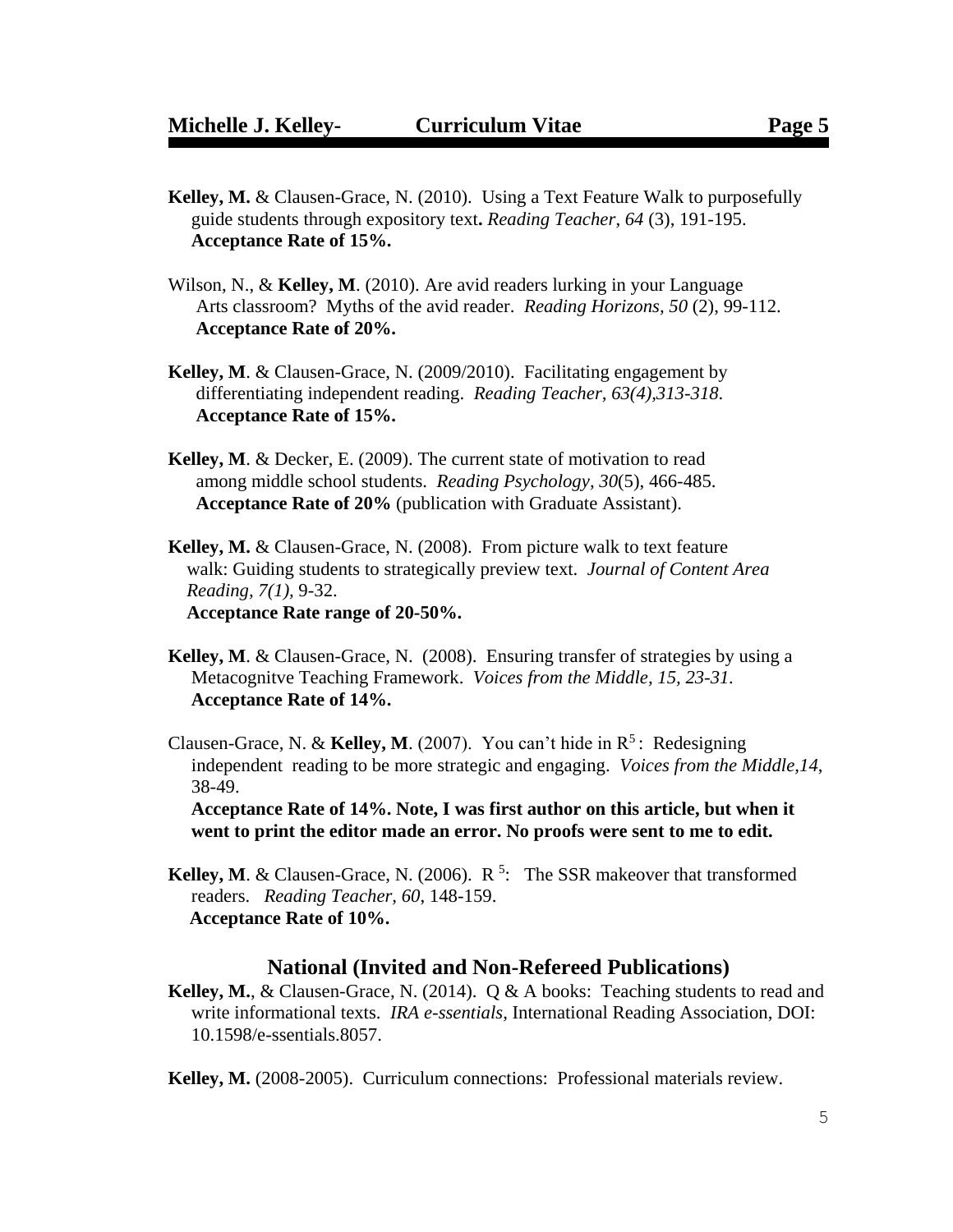*School Library Journal.*

## **State (Refereed publications)**

- **Kelley, M.** (2016). Using a Text Feature Walk to scaffold close reading. *Utah Journal of Literacy, 19*, 37-40.
- **Kelley, M.** & Clausen-Grace, N. (2008). To read or not to read: Connecting independent reading to direct instruction. *Florida Reading Quarterly*, *44*, 6-11. **Acceptance Rate of 30%.**
- **Kelley, M**. & Verkler, K. (2007). Teaching isn't a job: Promoting professional development before they graduate. *FATE On-Line Journal, 1*, 7. **Acceptance Rate of 75% (only presenters at conference can submit, blind review).**
- **Kelley, M.** & Zygouris-Coe (September, 2006). Increasing pre-service teachers' self efficacy and knowledge of reading assessments. *FATE On-Line Journal*. **Acceptance Rate of 75% (see above).**

#### **State (Invited publications)**

- **Kelley, M.** (2010**)**. Art in reading: From picture books to graphic novels. Teachers on the Cutting Edge. *Florida Reading Association.*
- **Kelley, M.** (2007**)**. Comprehension: Responding to informational text. Teachers on the Cutting Edge. *Florida Reading Association.*
- **Kelley, M.** (2006). Literacy Leadership. Teachers on the Cutting Edge. *Florida Reading Association.*

## **Other Publication Contributions/Creative Works**

- Brown, J. (2015). *UCF Elementary Education Students Learn and Teach Simultaneously at Area Schools.* UCF Today. [http://today.ucf.edu/ucf-elementary](http://today.ucf.edu/ucf-elementary-%0b%20%20%20%20%20education-students-learn-teach-simultaneously-area-schools/)  [education-students-learn-teach-simultaneously-area-schools/.](http://today.ucf.edu/ucf-elementary-%0b%20%20%20%20%20education-students-learn-teach-simultaneously-area-schools/) This article was a collaborative effort to highlight the Professor in Residence Model I employ at Stenstrom Elementary School with UCF students and school-based faculty.
- **Kelley, M**., & Clausen-Grace, N. (2009). *A study guide for comprehension shouldn't be silent: From strategy instruction to student independence*. Newark, DE: International Reading Association.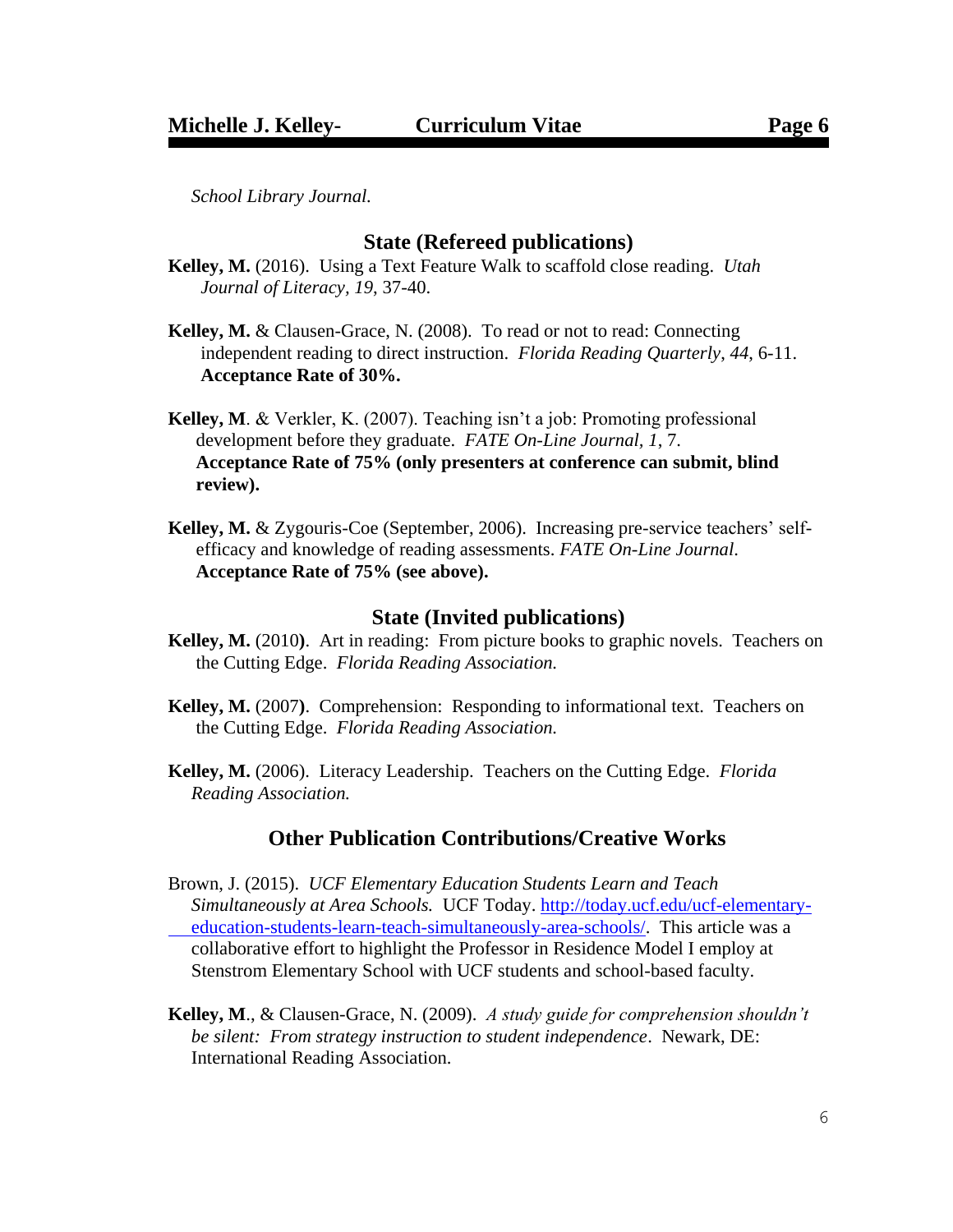International Reading Association (2008). Creating a home reading program. Podcast

[http://www.reading.org/resources/podcasts/index.html.](http://www.reading.org/resources/podcasts/index.html)

**Kelley, M.** (2008). How to create a successful at-home reading program: An exclusive special report for IRA member. Newark, DE:International Reading Association.

#### **Children's Books**

I wrote the following children's books as part of two projects. One project sought to create high interest non-fiction books for pre-school and kindergarten students. The second project sought to develop a series of books for intermediate-aged students on simple machines with science curricular connections.

**Kelley, M.** (2006). *Just like me*. Rourke Publishing. **Kelley, M**. (2006). *Rules, rules, rules*. Rourke Publishing. **Kelley, M.** (2006). *Different places, different words.* Rourke Publishing. **Kelley, M.** (2006). *Jobs.* Rourke Publishing. **Kelley, M.** (2007). *Inclined Planes*. Fitzgerald Books. **Kelley, M.** (2007). *Levers*. Fitzgerald Books. **Kelley, M.** (2007). *Pulleys*. Fitzgerald Books. **Kelley, M.** (2007). *Screws.* Fitzgerald Books. **Kelley, M.** (2007). *Wedges*. Fitzgerald Books.

**Kelley, M.** (2007). *Wheels*. Fitzgerald Books.

#### **Papers Presented at Professional Conferences (Refereed)**

The focus of my presentations has been on disseminating the research I have conducted to a larger audience.

## **International Conferences**

- **Kelley, M.**, & Clausen-Grace, N. (2017). *In Your Own Words: A Comprehensive Unit on Summarizing and Paraphrasing.* International Literacy Association. Orlando, Florida.
- **Kelley, M.**, & Wenzel, T. (2017). *The Effects of a TeachLivE Virtual Classroom Laboratory on Pre-Service Teacher Parent-Teacher Conferencing Skills*. International Literacy Association. Orlando, FL.

**Kelley, M.**, & Clausen-Grace, N. (2016). *Using the Text Feature Walk Structure to Help Student Closely Read Informational Text.* International Literacy Association.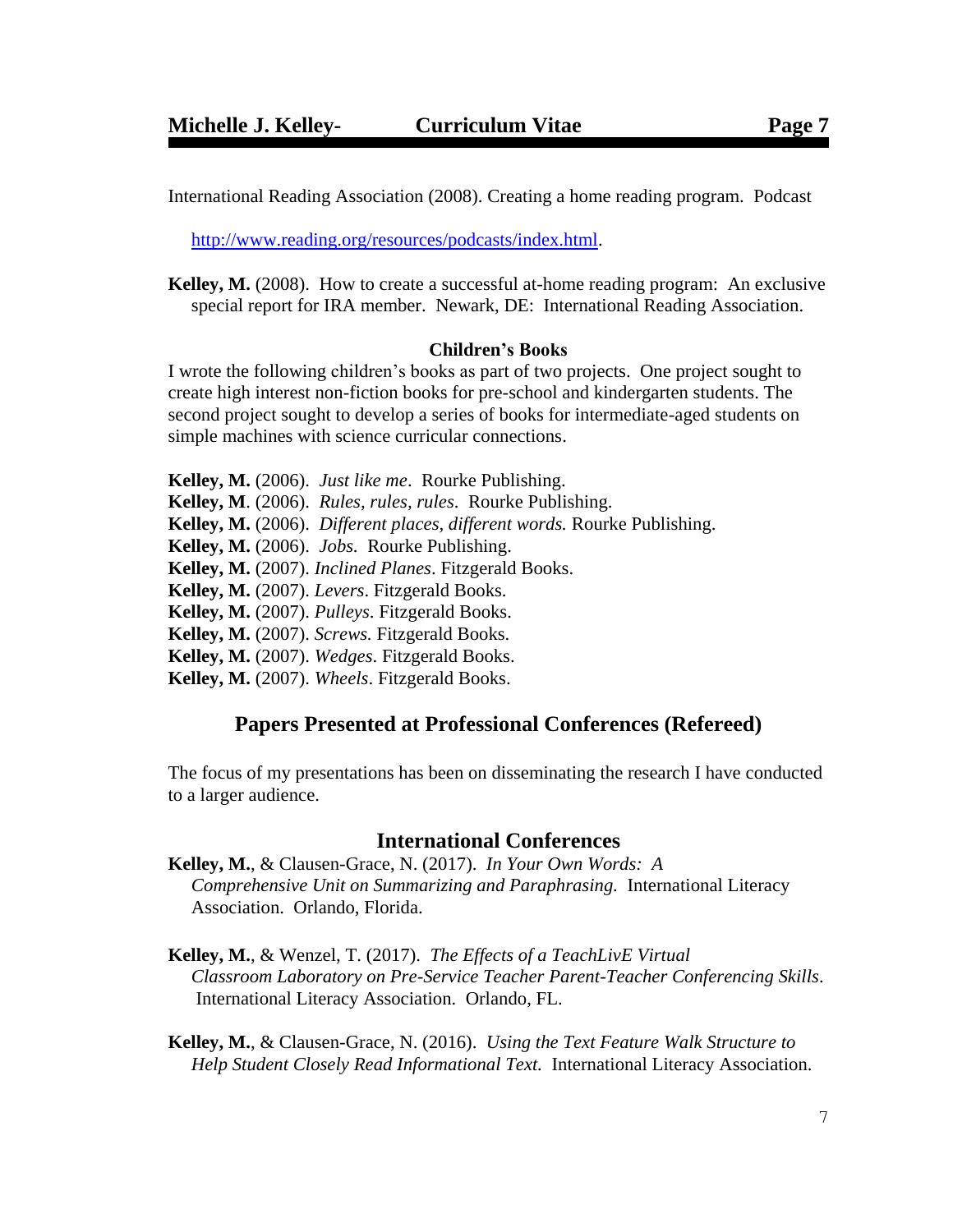Boston, Massachusetts.

- **Kelley, M.**, & Clausen-Grace, N. (2014). *Teaching Students to Effectively Read and Write Informational Text.* International Reading Association. New Orleans, Louisiana.
- **Kelley, M.**, & Clausen-Grace, N. (2012). *Meeting the Challenges of the Common Core: Teaching Text Features in the Elementary School Classroom.* International Reading Association. Chicago, Illinois.
- **Kelley, M.**, & Clausen-Grace, N. (2011). *Engaging Students in Meaningful Independent Reading Practices Both In and Out of School.* International Reading Association. Orlando, Florida.
- Kelley, M. et al. (2010). R<sup>5</sup>: A sustained silent reading makeover. *In revisiting silent reading: New directions for teachers, administrators, and researchers institute.*  International Reading Association. Chicago, Illinois.
- **Kelley, M**., & Clausen-Grace, N. (2010*). Do they use it when it counts? Helping student transfer metacognitive reading strategy lessons to independent use.*  International Reading Association. Chicago, Illinois.
- **Kelley, M.** (2009). *Making Thinking Visible: Using a Metacognitive Teaching Framework to Explicitly Teach Comprehension Strategies*. International Reading Association. Minneapolis, Minnesota.
- Spalding, L. **& Kelley, M.** (2009). *From Application to Presentation: Empowering Preservice Teachers to be Professional Developers.* International Reading Association. Minneapolis, Minnesota.
- **Kelley, M**., & Clausen-Grace, N. (2009*). Part II Professional Development Series: Cultivating Avid Readers Through Engaging Practices.* International Reading Association. Phoenix, Arizona.
- **Kelley, M**., Wegmann, S. & Clausen-Grace, N. (2008*). Part II Professional Development Series: Finding the story in the words: Using digital storytelling to teach vocabulary.* International Reading Association. Atlanta, Georgia.
- **Kelley, M**. & Spalding, L. (2008*). HAPPY Hour: The Professional development of pre-service educators on tap.* International Reading Association. Atlanta, Georgia.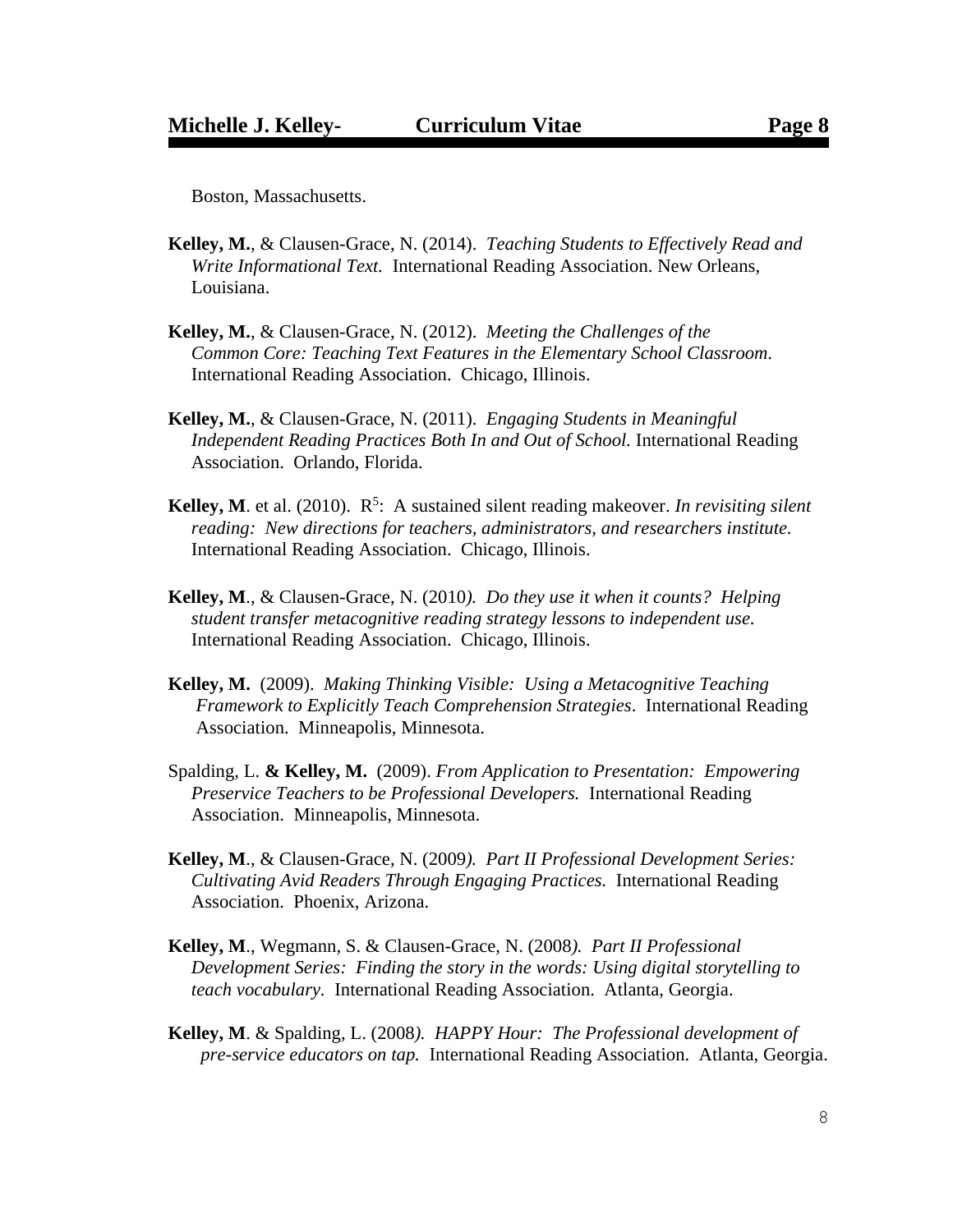- **Kelley, M.**, Clausen-Grace, N., Grace, J. (2007). *R 5 : The Independent Reading* *Makeover Which Transformed Fake Readers into Engaged Readers.* International Reading Association. Toronto, Canada.
- **Kelley, M.** (2003). *Making a difference in reading: The Florida literacy and reading* *excellence center.* International Reading Association. Orlando, Florida.
- **Kelley, M.** (2001). *Red bug reads.* International Reading Association, New Orleans, Louisiana.
- **Kelley, M.** (1998). *In pursuit of the impossible dream*: Every student on grade level fourth grade. International Reading Association. Orlando, Florida.

#### **National Conferences**

**Kelley, M.,** Hutchinson, C, Spalding, L., Brooks, L., Reyes, M., Hoffman, E., Little, M.,

& Roberts, S. (2017). *Turns out there IS an I in Team: Working together to prepare pre-service teacher candidates for inclusive settings*. Association of Teacher Educator's Annual Conference. Orlando, Florida.

- **Kelley, M.**, & Wenzel, T. (2016). *The Effects of a TeachLivE Virtual Classroom Laboratory on Pre-Service Teacher Parent-Teacher Conferencing Skills*. Association of Literacy Educators and Researchers. Myrtle Beach, SC.
- **Kelley, M.** (2015). *Service Learning in an Elementary School: Employing a Professor in Residence Model.* Professors of Reading and Teacher Education. St. Louis, MO.
- **Kelley, M.** (2014). *Service Learning Full Circle: Employing a Professor in Residence Model.* Association of Literacy Educators and Researchers. Delray Beach, FL.
- **Kelley, M.,** Clausen-Grace, N., & Grace, J**.** (2013). *Teaching Students to Effectively Read and Write Informational Texts.* National Council of Teachers of English. Boston, MA.
- **Kelley, M.** (2013). *Teaching Students to Effectively Read and Write Informational Texts.* Association of Literacy Educators and Researchers. Dallas, TX.
- **Kelley, M.** (2012). *Meeting the Challenges of the Common Core: Teaching Text Features in the Elementary School Classroom.* Association of Literacy Educators and Researchers. Grand Rapids, MI.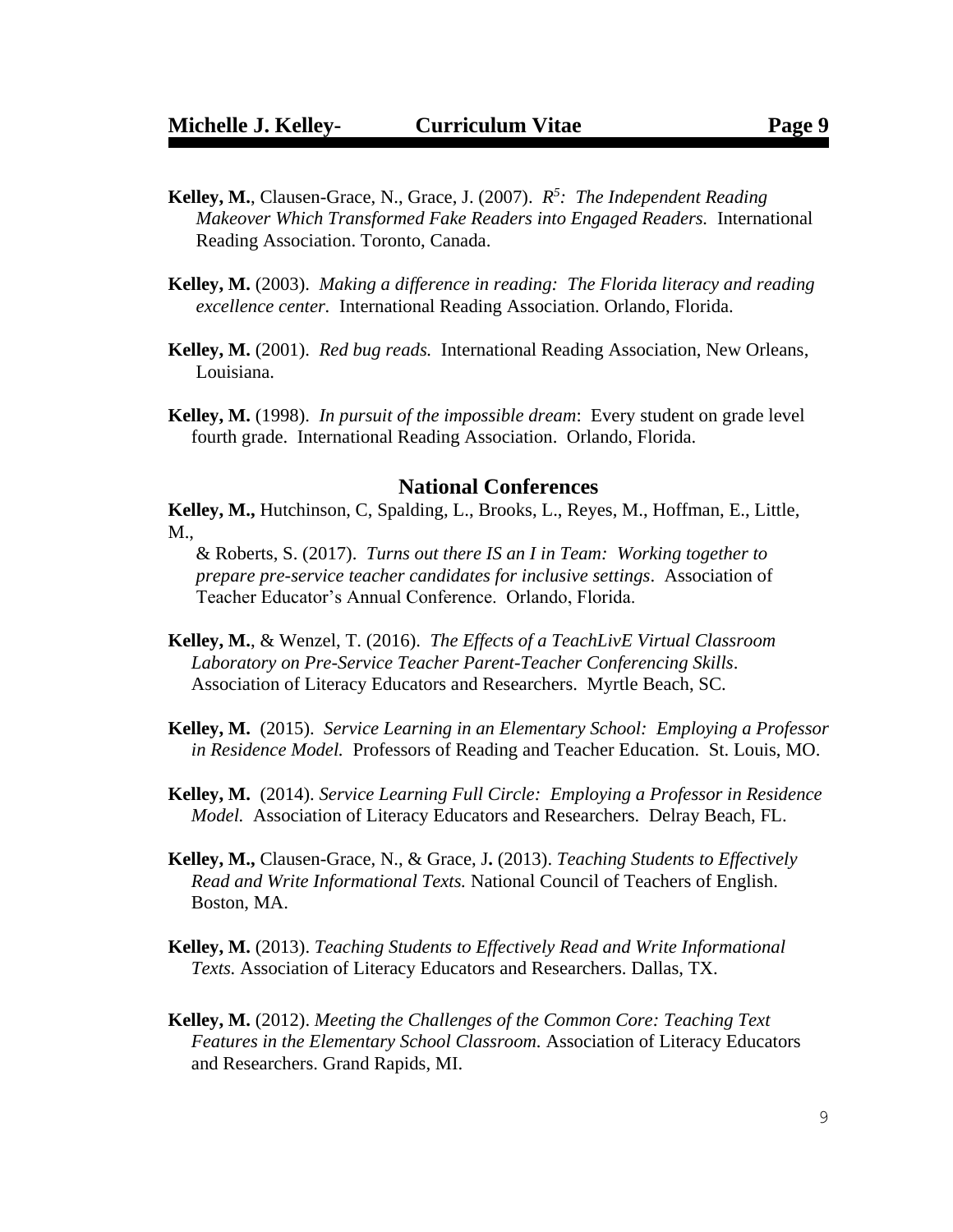**Kelley, M.** & Clements, T. (2011). *Campers + Clinicians = Confidence: The Impacts of* 

 *a Developing University Reading Clinic on the Self-Efficacy of Graduate and Undergraduate Education Students.* Association of Literacy Educators and Researchers, Richmond, VA.

- **Kelley, M.,** Clements, T., & Alloway, K., (2011). *Campers + Clinicians = Confidence: The impacts of a Developing University Reading Clinic on the Self- Efficacy of Graduate and Undergraduate Education Students.* Association of Teacher Educators, Orlando, Florida.
- **Kelley, M.** (2009). *The Effects of Metacognitive Instruction on Teacher Knowledge and Students' Engagement.* Association of Literacy Educators and Researchers, Charlotte, NC.
- **Kelley, M**. (2008). *Finding out what kids think about R<sup>5</sup> : A survey of fourth graders*. College Reading Association. Sarasota, FL.
- **Kelley, M**. (2007). *HAPPY Hour : Professional development for and by pre-service teachers*. American Association of Teacher Educators. New York, NY.
- **Kelley, M**., Clausen-Grace, N., & Grace, J. (2007*). R<sup>5</sup> : A structured independent reading block which promotes engagement, motivation, and strategic reading*. National Council of Teachers of English. New York, NY.

#### **Regional Conferences**

**Kelley, M.** & Clements, T. (2011). *The Impact of Participation in a University Reading* 

 *Clinic on the Self-Efficacy of Graduate and Undergraduate Education Students.* Eastern Educational Research Association Conference. Sarasota, Florida.

**Kelley, M**. & Clausen-Grace, N. (2008*). Part I Professional Development Series: How* 

 *can we make sure they are reading? Differentiating independent reading to engage readers.* 19<sup>th</sup> West International Reading Association Regional Conference. Seattle, Washington.

**Kelley, M**., Wegmann, S. & Clausen-Grace, N. (2007*). Part I Professional Development Series: Finding the story in the words: Using digital storytelling to teach vocabulary.* Rocky Mountain International Reading Association Regional Conference. Billings, Montana.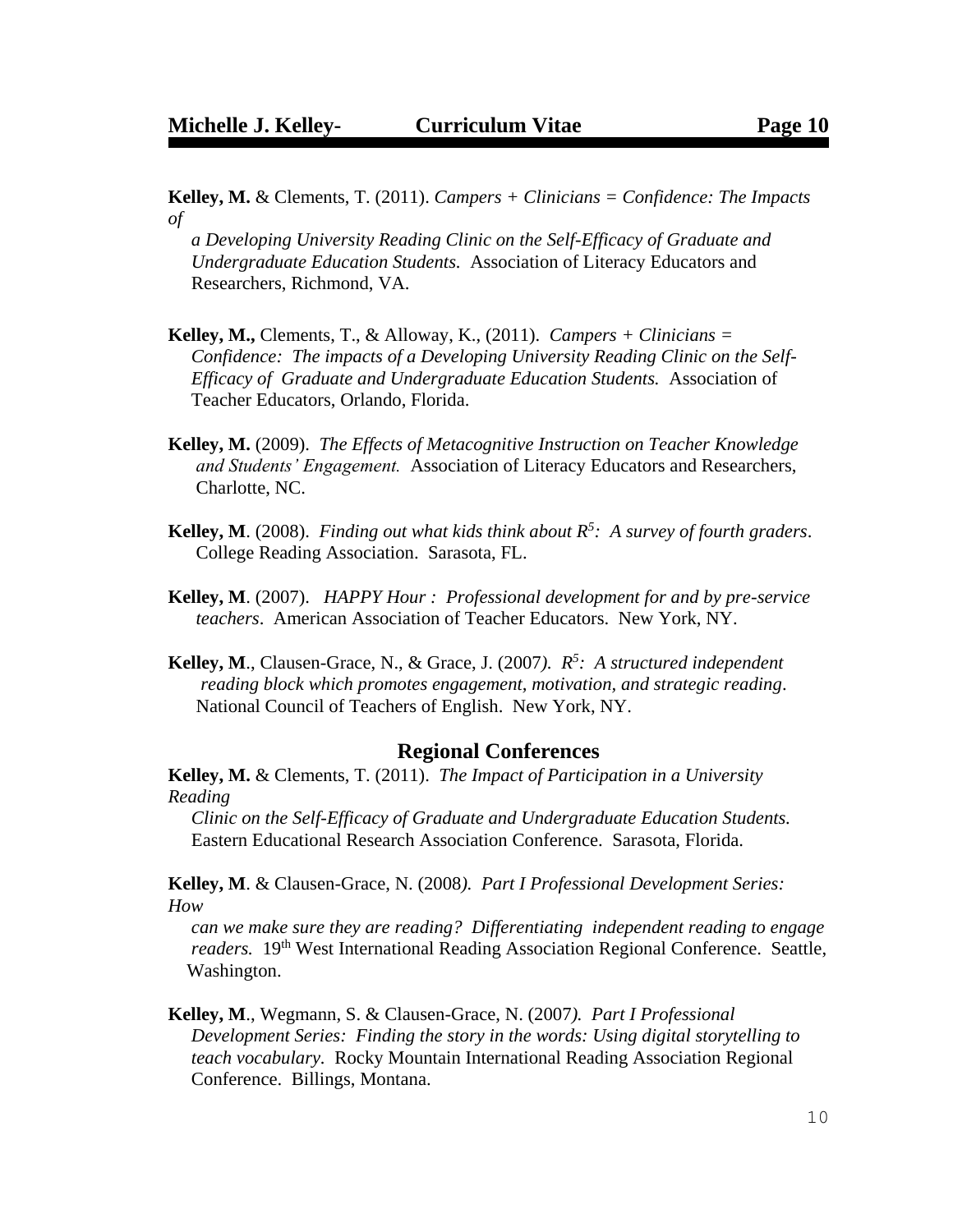**Kelley, M.** (2007). *The effects of a structured independent reading block on fourth graders' metacognition and motivation.* Eastern Educational Research Association. Clearwater, Florida.

#### **State Conferences**

- **Kelley, M.**, Hutchinson, C., Little, M., Hoffman, E., & Pratt Marrett, C. (2017). *Preparing Pre-Service Candidates for Inclusive Settings*. Florida Association of Teacher Education. Saint Leo, FL.
- **Kelley, M.** (2013). *Meeting the Challenges of the Common Core: Teaching Text Features in the Elementary School Classroom.* UCF Literacy Symposium. Orlando. Florida*.*
- **Kelley, M.** & Clausen-Grace, N. (2012). *Meeting the Challenges of the Common Core: Teaching Text Features in the Elementary School Classroom Institute.* Florida Reading Association. Orlando, FL.
- **Kelley, M.** (2012). *Meeting the Challenges of the Common Core: Teaching Text Features in the Elementary School Classroom.* Orange County Public Schools In Service Day, Orlando. Florida*.*
- **Kelley, M.** & Clausen-Grace, N. (2011). *Guiding Student Through Expository Text with the Text Feature Walk.* Florida Reading Association. Orlando, FL.
- **Kelley, M.** & Clausen-Grace, N. (2010). *Spotlight On At-Home Reading.* Florida Reading Association. Orlando, FL.
- **Kelley. M.** (2010).Comprehension Shouldn't Be Silent**.** Florida Literacy Coaches Association Symposium .Orlando, FL.
- **Kelley, M.** & Clausen-Grace, N. (2009). Developing Avid Readers through Engagement. Florida Reading Association. Orlando, FL.
- **Kelley, M.** & Clausen-Grace, N. (2008).  $R^4$ : A meaningful and painless at-home reading program. Florida Reading Association. Orlando, FL.
- **Kelley, M.**, Clausen-Grace, N., & Blackburn, M. (2008). Making Metacognitive Teaching Relevant through Reflective Professional Development. Just Read! Conference. Orlando, FL.

**Kelley, M.** (2008). Florida Nationally Board Certified Teachers Conference. Orlando,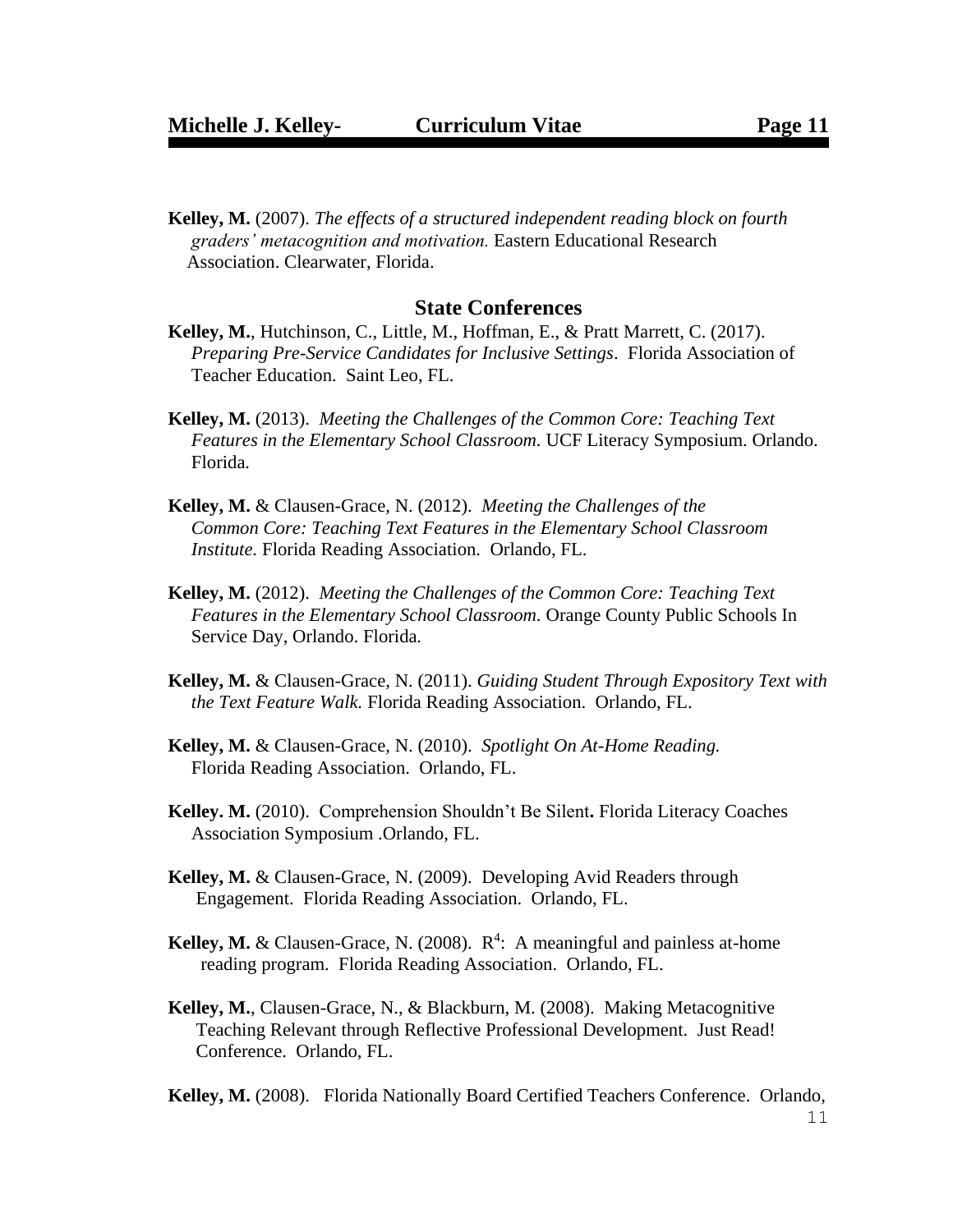FL.

- **Kelley, M.** & Clausen-Grace, N. (2007). Making magic: Meaningful reading, writing, and content connection. Florida Reading Association. Orlando, FL.
- **Kelley, M.** & Verkler, K. (2007). *HAPPY Hour: Professional development of preservice teachers on tap.* Florida Association of Teacher Educators. Orlando, FL. Paper presentation.
- **Kelley, M.** (2006). *Increasing pre-service teachers self-efficacy and knowledge of reading assessments.* Florida Association of Teacher Educators. Orlando, FL. Paper presentation.
- **Kelley, M.** (2006). *Beyond surface learning*. Florida Reading Association. Orlando, Florida. Pre-institute.
- **Kelley, M.** (2006). Florida Nationally Board Certified Teachers Conference. Orlando, FL.
- **Kelley, M.** (2005). *You can't hide in here! Transforming fake readers into engaged readers by unlocking thinking.* Florida Reading Association. Orlando, Florida. Pre-institute.
- **Kelley, M**. (2005). *Kick it up a notch: Transforming fake readers into engaged readers.* Florida Council on Elementary Education (FCEE), Orlando, Florida.
- **Kelley, M.** (2004). *Kick it up a notch: Transforming fake readers into engaged readers.* FRA, Orlando, Florida.

### **Invited Presentations**

#### **International**

- **Kelley, M.** & Clausen-Grace, N. (2014). *Featured Speaker: Teaching Students to Effectively Read and Write Informational Texts.* International Reading Association. New Orleans, Louisiana.
- **Kelley, M.** & Clausen-Grace, N. (2014). *Unlocking The Power of Metacognition: Teaching Students to Effectively Read and Write Informational Text.* Manitoba Reading Association. Winkler, Canada.
- **Kelley, M.** & Clausen-Grace, N. (2012). *The Metacognitive Teaching Framework and R 5 .* Manitoba Reading Association. Winnipeg, Canada.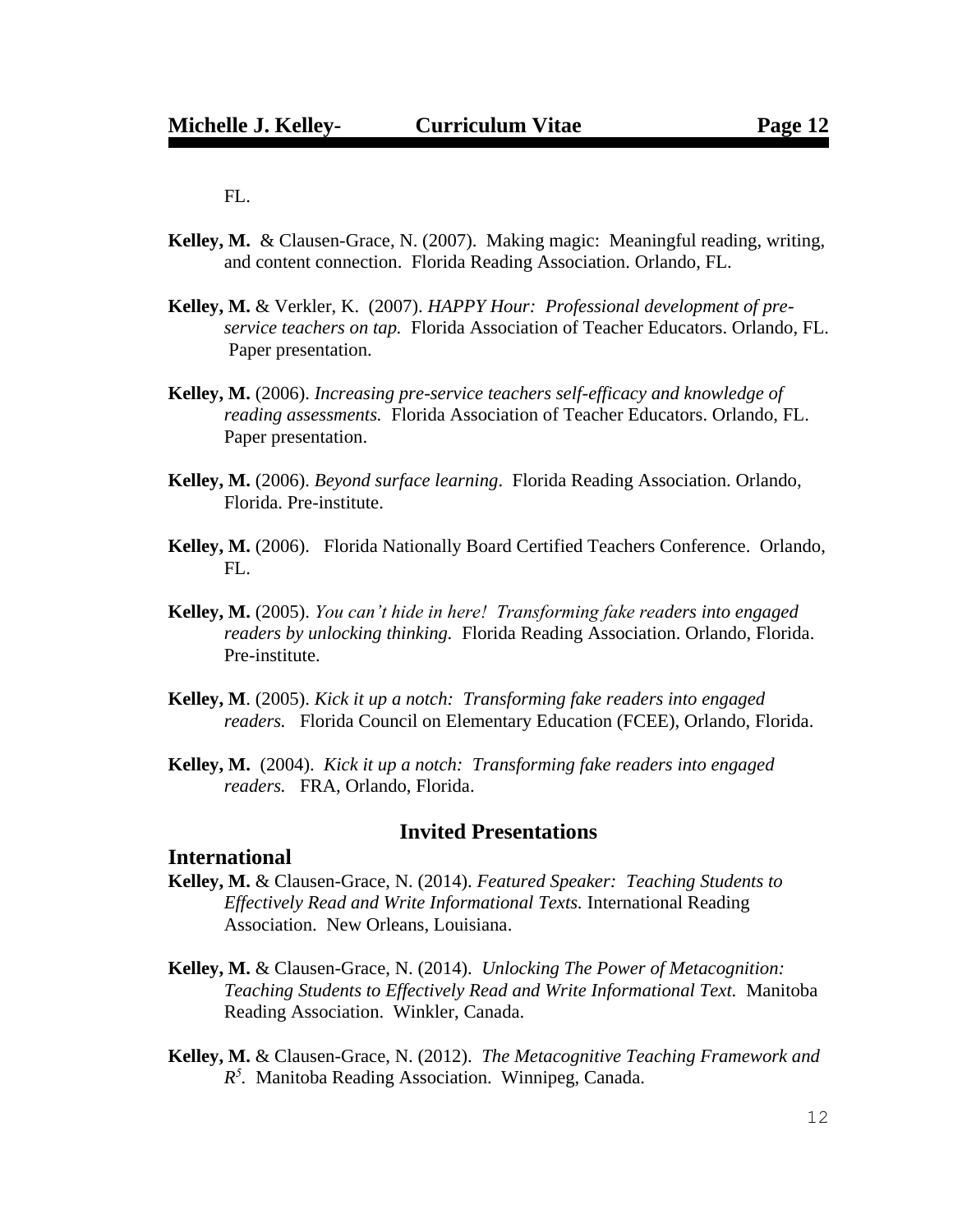**Kelley, M.** & Clausen-Grace, N. (Feb., 2010). *The Metacognitive Teaching Framework and R<sup>5</sup> .* Vancouver School District. Vancouver, Canada. .

#### **State**

*Kelley, M. (2017). Teaching Text Features to Support Comprehension and Facilitate Informational Writing.* ESI Summer Institute, UCF.

- **Kelley, M.** (2016). *Teaching Text Features to Support Comprehension.* ESI Summer Institute, UCF.
- **Kelley, M.** (2015). *Comprehension Shouldn't Be Silent*. Florida Literacy Coaches Association Conference, UCF.
- **Kelley, M.** & Clausen-Grace, N. (2012). *Meeting the Challenges of the Common Core: Teaching Text Features in the Elementary School Classroom.* Seminole County Literacy Coaches, Oviedo. Florida*.*
- **Kelley, M.** & Clausen-Grace, N. (2012). *Part I: Teaching with the MTF and Part II: Independent reading.* South Central Reading Council. Harrisburg, PA.
- **Kelley, M.** & Clausen-Grace, N. (2011). *Guiding Student Through Expository Text with the Text Feature Walk.* Duvall Reading Association. Jacksonville, FL.
- **Kelley, M.** & Clausen-Grace, N. (2011). *Differentiating independent reading and developing avid readers.* Florida Literacy Coaches Association. Orlando, FL.
- **Kelley, M.** & Clausen-Grace, N. **(**Oct., 2010). *R 5: Differentiating Independent Reading.* Keystone Reading Association Conference. Hershey, Pennsylvania.
- **Kelley, M.** & Clausen-Grace, N. (Sept., 2010). *The Metacognitive Teaching Framework.* State of Pennsylvania, Reading First Grant Best Practices in Comprehension Institutes.
- **Kelley, M.** & Clausen-Grace, N. (June and Aug., 2010). *The Metacognitive Teaching Framework and R<sup>5</sup> .* State of Pennsylvania, Reading First Grant Best Practices in Comprehension Institutes.
- **Kelley, M.** & Clausen-Grace, N. (April, 2010). *R <sup>5</sup>in Your Classroom*. Florida Association of Teacher Educators Meeting at the UCF Book Festival. Orlando, Florida.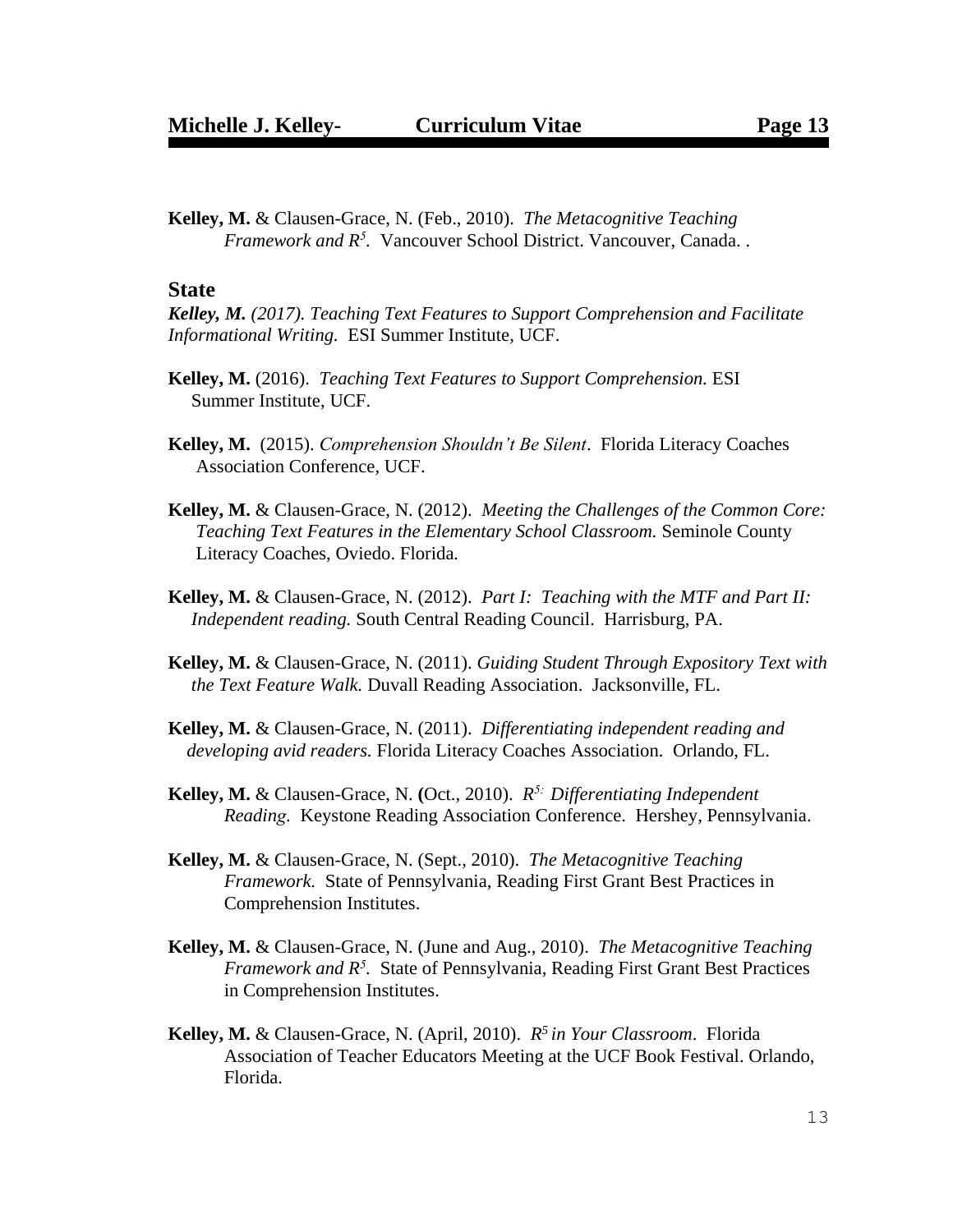- **Kelley, M.** (Feb., 2010). *Differentiating Independent Reading.* Florida Reading Association Hot Topics Conference. Saint Petersburg, Florida.
- **Kelley, M.** & Clausen-Grace, N. (Nov., 2009). *Making Thinking Visible.* Arkansas Reading Association Annual Conference. Little Rock, Arkansas.

### **Grants and Other Funded Projects**

#### **Funded Projects**

(2017-to date): **Project Melts** (Micro-credentialing of English Learner Teaching Skills) 5 yr. Federal Grant (\$2,441,766)

**My Role**: Development and Implementation Team

Objective: To develop 10 online modules demonstrating research-based teaching skills that support English learners' engagement and language development that leads to the micro credentialing of pre-service educators for each of the 10 modules. My specific role is to assist with 1 of the modules related to reading assessment of English Language Learners. This will also include simulation in TeachLive to demonstrate mastery of reading assessment.

### (2016-2017): **TJEEI, Implementing Intensive Intervention in Reading and Mathematics to Improve Student Learning** (\$15,000)

**My Role**: Consultant and Investigator

Objective- The purpose of this project is to improve the subject matter knowledge, pedagogical content knowledge, and data use in mathematics and reading used by undergraduate and graduate students to improve K-12 student learning through the implementation of intensive interventions with individual K-12 students, specifically students with disabilities (SWDs) and at risk students (ARSs). I served as a consultant on this project assisting with all phases of the project, including the implementation of the math clinic modeled after our successful reading clinic and the evaluation of the project.

### (2015): Florida Department of Education, **Developing a Model Inclusive Pre-Service Educational Program** \$50,000

My Role: Development Team and Participant

Objective- To improve and enhance teacher preparation and improve teacher candidates' knowledge, skills, and dispositions to meet the academic and behavioral needs of students with exceptional needs. My specific responsibilities included, but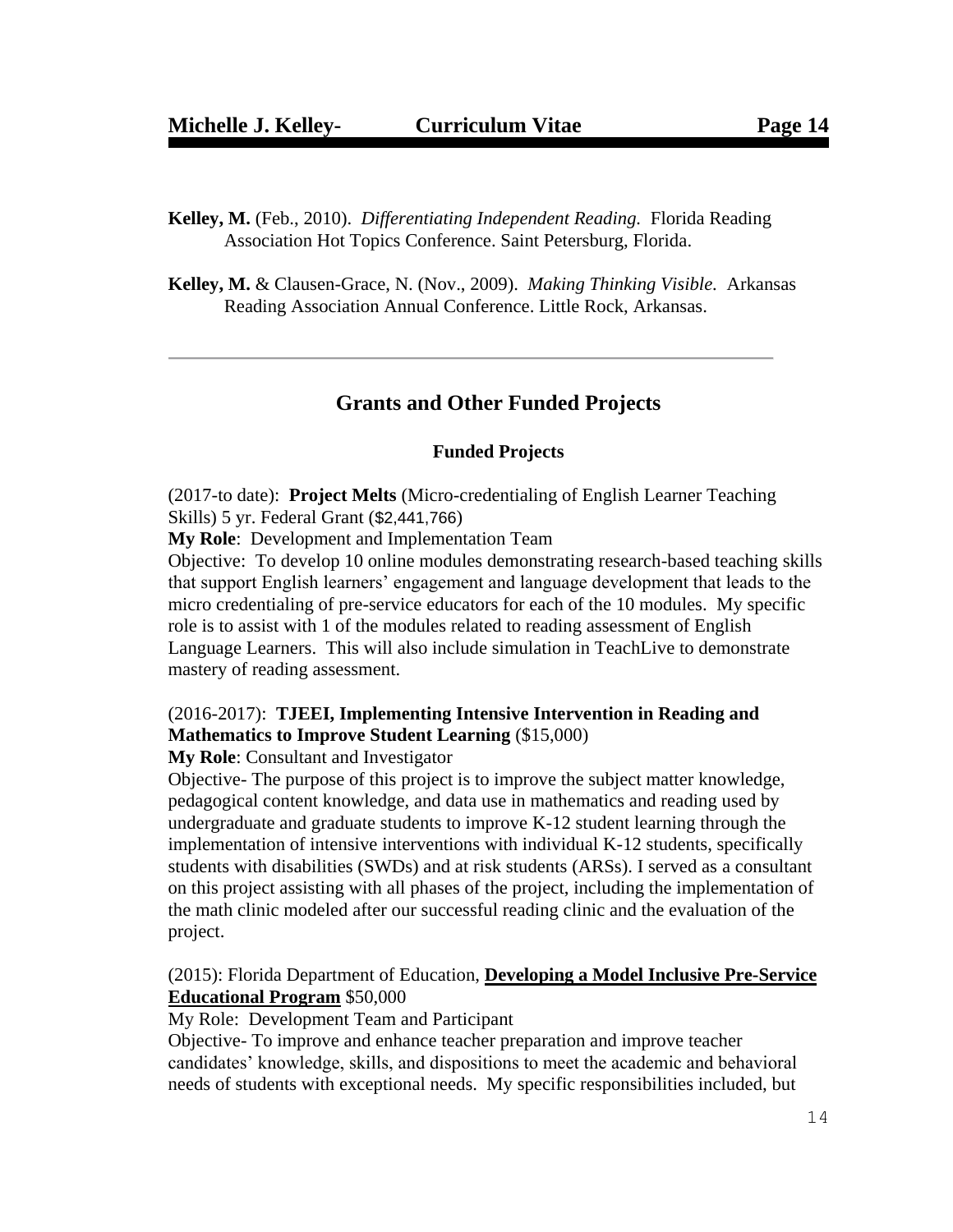was not limited to involvement in the development and evaluation of the project, personal learning, and the alignment and revision of one of our reading courses required of all elementary education majors to reflect inclusive principles and understandings.

## (2008-2014): **Book Trust at UCF** (\$90,000)

**My Role**: Development and Co-Principal Investigator

Objective- Assist Book Trust in implementation of project in Orange County Public Schools beginning August 2008. In cooperation with Lee-Anne Spalding I assisted in the design of an evaluation, longitudinal in nature, to determine the effects of participation in Book Trust on first grade students in high-needs schools. This project is tangentially connected to the Morgridge International Reading Center.

## (2010-2011) ): TJEEI **Establishing the "UCF Reading Clinic" to Prepare Exemplary Literacy Educators and Foster Collaboration** (\$6998)

## **My Role**: Principal Investigator

Objective- The goal of this project is to gather data from existing university and college reading clinics and continue the pursuit of a permanent reading clinic on the UCF campus.

## (2009-2010): TJEEI **Establishing the "UCF Reading Clinic" to Prepare Exemplary Literacy Educators and Foster Collaboration** (\$7,500)

## **My Role**: Principal Investigator

Objective- The goal of this project is to gather data from existing university and college reading clinics and begin planning for a permanent reading clinic on the UCF campus beginning with a pilot during the summer of 2010.

## (2007-2008): TJEEI **Developing a Cadre of Teachers Using the Metacognitive Teaching Framework (MTF)** (\$6,000) –

## **My Role**: Principal Investigator

Objective- This research study focused on determining the effects on teacher knowledge as a result of professional development in metacognitive instruction. In addition the researcher sought to determine if a difference existed in students' levels of engagement as a result of metacognitive instruction.

#### (2005-2006): TJEEI **Reading Assessment and Corrective Instruction Project** (\$6,500) **My Role**: Co-Principal Investigator with Dr. Zygouris-Coe

Objective- This research study examined the preparation of pre-service teachers in assessment and corrective reading instruction. This study carried implications for teacher preparation and student achievement.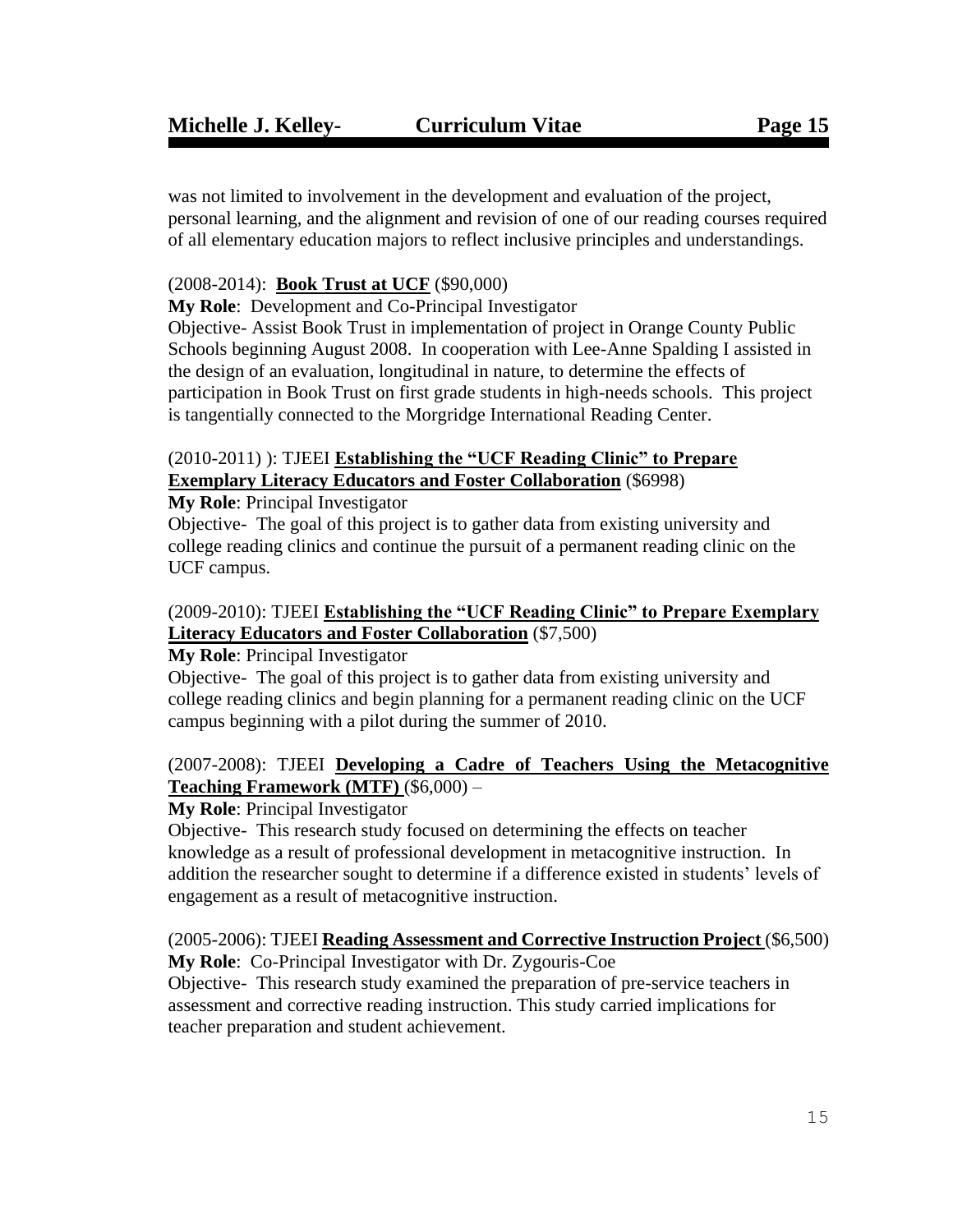# **Independent Research Projects**

### 2015-to date **Pre-Service Teacher Education on Parent-Teacher Conferencing in a TeachLivE Virtual Classroom Laboratory**

**My Role-** Co- Investigator and Researcher-Participant

Objective- This research project has four primary objectives: 1) To examine the efficacy of pre-service teachers' (PSTs) as it pertains to conducting parent teacher conferences (PTCs) before and after participating in virtual rehearsal (i.e., practice with feedback in an immersive environment) in the TeachLiv $E^{TM}$  laboratory related to increasing targeted parent/teacher conferencing strategies. 2) To compare the perceived self-efficacy of PSTs with observed behaviors before and after virtual rehearsals of PTCs. 3) To identify PSTs behaviors which align with suggested PTC strategies. 4) To compare the efficacy of PSTs who participate in parent/teacher conferencing virtual rehearsal to the efficacy of PSTs who do not participate in parent/teacher conferencing virtual rehearsal.

### 2011- to date **Employing a Reading Assessment and Intervention Service Learning Project with Pre-Service Teachers**

#### **My Role**- Co-Investigator-Participant

Objective-This project focused on designing a structured reflection assignment for students connected to the current pilot service-learning components for RED 4519. We created an assessment tool (rubric) used for the evaluation of a structured reflection assignment designed to help us determine the effectiveness of service-learning components used in RED 4519 both at public school site (a Professor in Residence Model) and an on-campus reading clinic offered in the fall and spring semesters..

## 2006-2007 **A Comparison of Middle and High School Avid Readers: Graphic Novels versus Traditional Texts.**

#### **My Role**: Co- Investigator and Researcher-Participant

Objective- This project sought to determine if a difference existed in the level of engagement, motivation, and strategic reading ability of middle and high school avid readers. Students self-reported as Graphic Novel readers will be compared to those identified as Traditional Literature avid readers.

### 2006-2007 **The Effects of a School-wide Homeroom Reading Program on Students' Motivation and Engagement.**

#### **My Role**: Principal Investigator and Researcher-Participant

Objective- This project involved evaluating the effectiveness of a homeroom reading program in a middle school. Observations were made in every homeroom. A Motivation to Read Survey was completed by every student participating and this was compared to their responses in the spring. Students identified as disengaged readers by homeroom teachers were interviewed and observed. And SRI and FCAT data was available.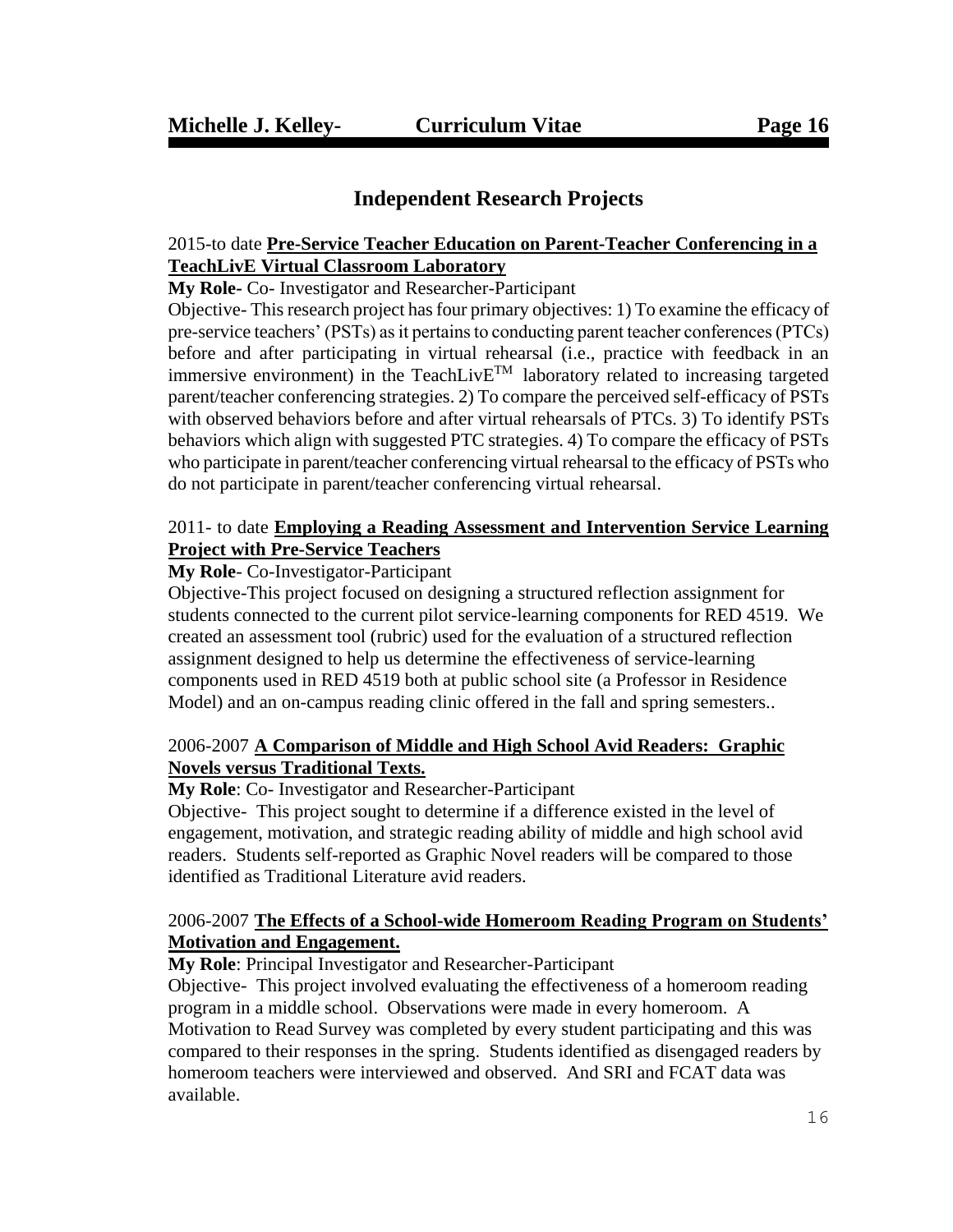#### 2004-2007 **Using Metacognition to Unlock Thinking**

**My Role**: Principal Investigator and Researcher-Participant

Objective- This project evolved from initially an action research project on metacognition to the development of a Metacognitive Teaching Framework. I worked in a classroom once a week for three years as we developed and refined materials related to this project. We collected informal and formal data to determine effectiveness. We have presented locally and internationally on this project and had several articles and books in publication based on our outcomes.

## **WORKSHOPS, INSTITUTES, AND SEMINARS Workshop Presentations**

#### **University**

*Kelley, M. (2016) Text Feature Instruction to Support Students' Reading and Writing*. *UCF Literacy Symposium.*

- *Kelley, M.*, & Clausen-Grace, N. *(2014) Teaching Students to Effectively Read and Write Informational Texts. UCF Literacy Symposium.*
- *Kelley, M. (2013) Meeting Challenges of Common Core. UCF Literacy Symposium.*

**Kelley, M**. & others (2011). *RTI Round Table. UCF Literacy Symposium.*

*Kelley, M.& Kaplan, J. (2011) So you want to be a writer? UCF HAPPY Hour.*

*Kelley, M. (2010) So you want to be a writer? UCF HAPPY Hour.*

*Kelley, M. (2010) We love professional organizations. UCF HAPPY Hour.*

- *Kelley, M. & Clausen-Grace, N. (2007) Enticing kids to read. UCF Literacy Symposium.*
- *Kelley, M. (2006) Using Think-aloud to teach questioning. UCF Literacy Symposium.*
- *Kelley, M. (2006) Integrating Children's Literature into Content. UCF HAPPY Hour.*

*Kelley, M. (2006) We love professional organizations. UCF HAPPY Hour.* 

*Kelley, M. (2005) Transforming Fake Readers. UCF Literacy Symposium.* 

*Kelley, M. (2005) Engaging students with text. UCF HAPPY Hour.* 

*Kelley, M. (2005) Fun with fluency. UCF HAPPY Hour.* 

### **Local**

- **Kelley, M.** (2015) Invited. Stenstrom Elementary, Oviedo, FL. Focus: Professional Learning Communities by Grade Level and Full Faculty PD in Text Feature Integration.
- **Kelley, M**. (2013-2014) Invited. St. Charles Borromeo Elementary, Orlando, FL. Focus: Assessment and Text Feature Integration.
- **Kelley, M**. (2012-2014) Invited. Winter Springs Elementary, Winter Springs, FL. Focus: Common Core.

**Kelley, M**. (2012-2013) Invited. Columbia Elementary, Orlando, FL. Focus: Common Core.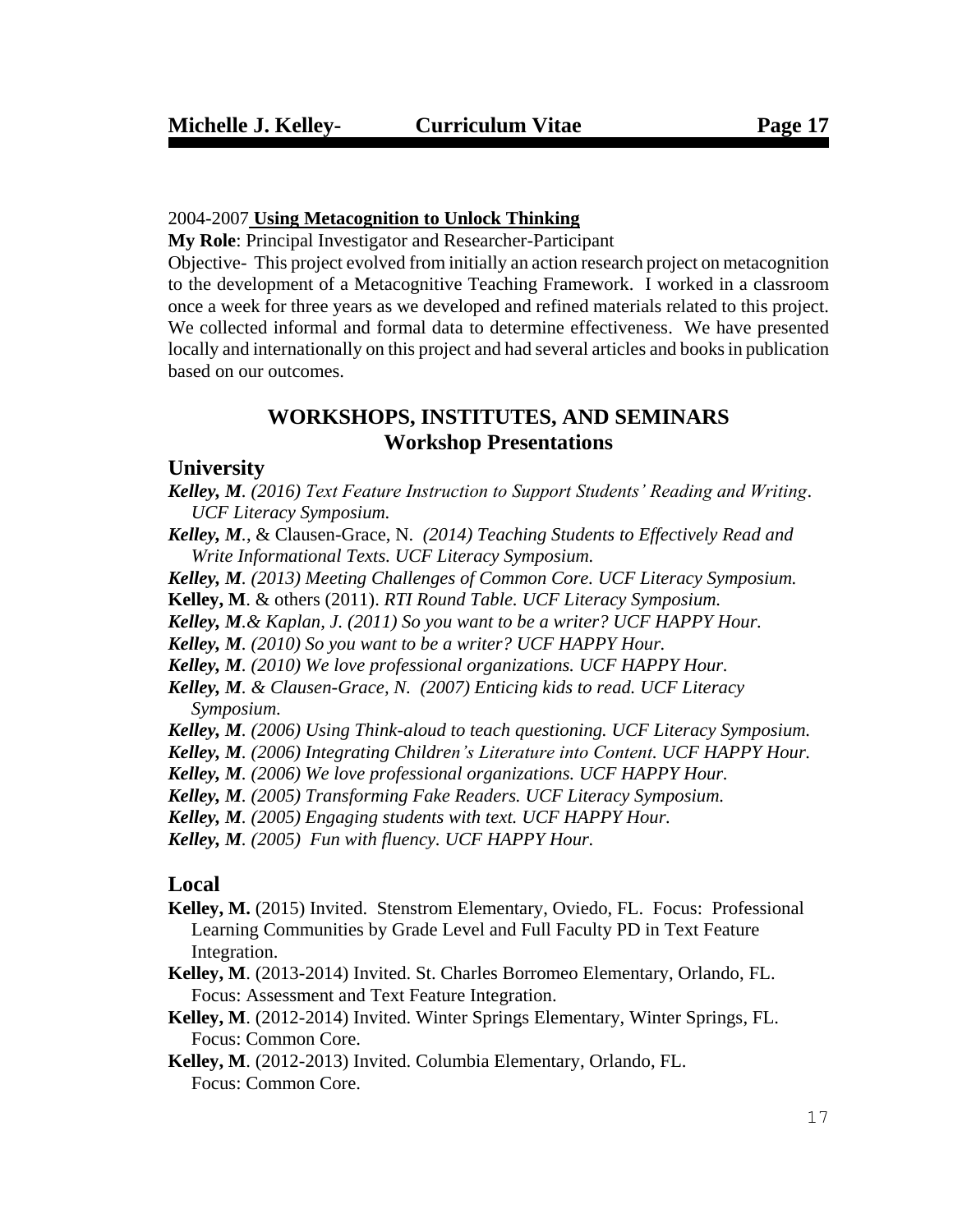| Kelley, M. (2011-13) Invited. Carillon Elementary, Oviedo, FL. Focus: Family           |
|----------------------------------------------------------------------------------------|
| Literacy.                                                                              |
| <b>Kelley, M.</b> (2011) Invited Consultant. Carillon Elementary, Oviedo, FL. Focus:   |
| Teaching Comprehension.                                                                |
| <b>Kelley, M.</b> (2010) Invited Consultant. Carillon Elementary, Oviedo, FL. Focus:   |
| Teaching Comprehension.                                                                |
| Kelley, M. (2010) Invited Professional Development. Jackson Heights Middle School,     |
| Oviedo, FL. Focus: Using Textbooks Effectively in Content Areas.                       |
| Kelley, M. (2005) Invited Consultant. Lake Mary Elementary, Lake Mary, FL. Focus:      |
| Analyzing Data.                                                                        |
| <b>Kelley, M.</b> (2005) Invited Consultant. Keeth Elementary, Casselberry, FL. Focus: |
| Independent Reading.                                                                   |
| <b>Kelley, M.</b> (2005) Invited Consultant. Carillon Elementary, Oviedo, FL. Focus:   |
| Analyzing Data.                                                                        |
|                                                                                        |

**Kelley, M**. (2002-2004) Invited Consultant. Grand Avenue, Orlando, FL. Focus: Developing a Literacy Council.

# **TEACHING Courses Taught at the University of Central Florida Graduate**

| 2005-2017 | <b>Various Sections</b>                                      |
|-----------|--------------------------------------------------------------|
| RED 6846  | Reading Practicum- On Campus Reading Clinic, Course Shepherd |

RED 6846 is designed to provide graduate students in Reading Education with evaluation and instructional practices for individualization of reading instruction in a school setting. Students are required to conduct a parent interview and produce a case report. The primary goals of this course are to provide educators with experiences and "tools" for becoming a facilitating reflective practitioner, providing corrective reading instruction, and evaluating the effectiveness of assessments, strategies, and instruction for challenged readers. Particular emphasis is placed on a) effective reading assessments, b) diagnosis and evaluation, and c) corrective instruction in reading.

*RED 6845M Advanced Evaluation and Instruction in Reading- Course Shepherd* This course is intended for graduate students completing an advanced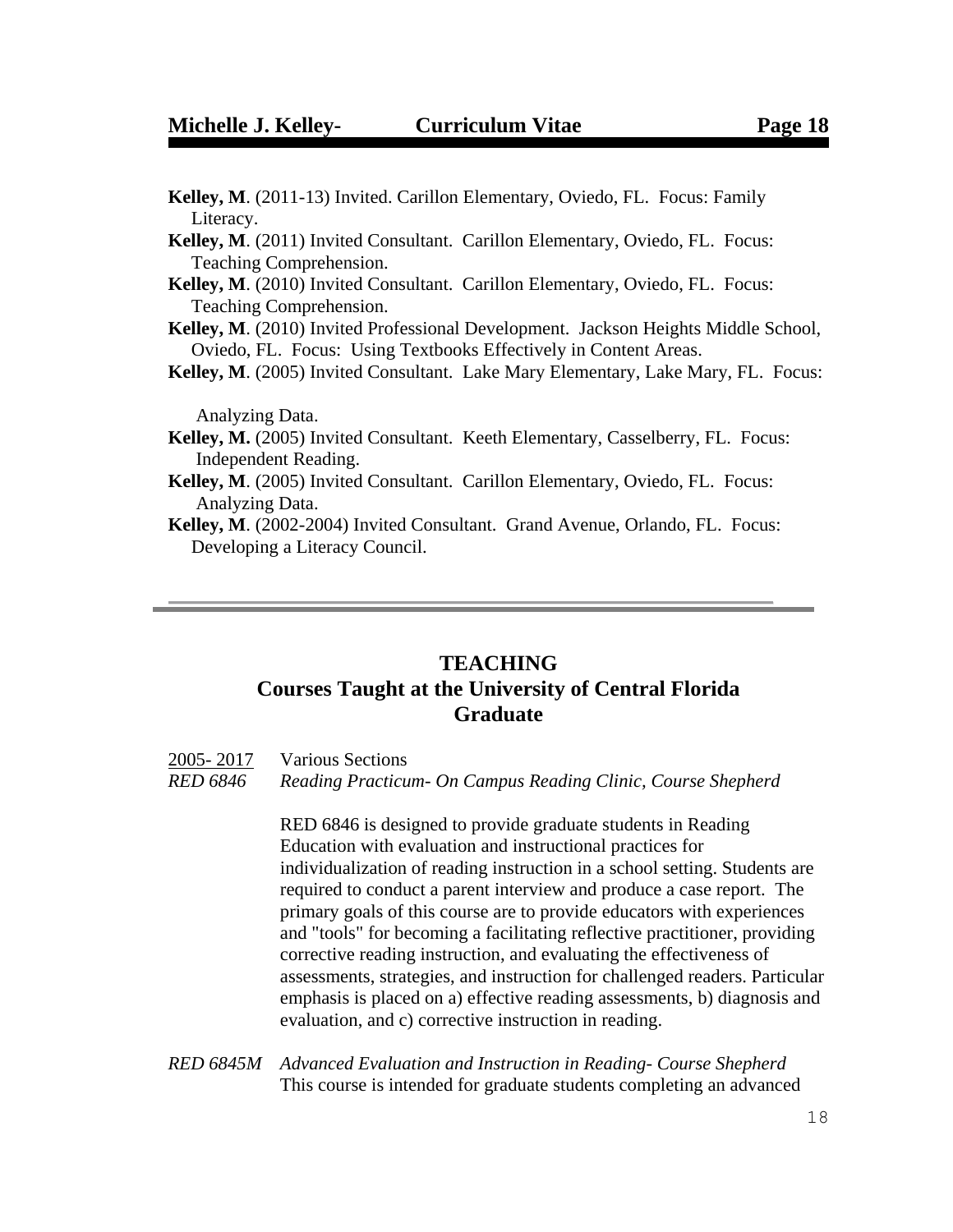degree in reading education. This course is a prerequisite for and taken as a block with RED 6846. Administration and interpretation of formal and informal evaluation strategies, instructional techniques contributing to reading achievement, case study preparation, and parent involvement are all topics addressed in this course. This is a mixed-mode course.

#### *RED 6116M Trends in Literacy Education*

This course is specifically designed for graduate students completing an advanced degree in education. The purpose of this course is to study trends in reading research and practice. Through an analysis of both current research that has direct implications for practice and limitations on what the research community can say about the reading process and the teaching of reading, educators gain a better understanding of their own practices. This is a mixed-mode course.

#### *RED 6336 Reading in the Content Area*

The primary goals of this course are to provide graduate students with strategies and "tools" for becoming a facilitating reflective practitioner, teaching reading across content areas, and helping them discover that content area learning is made richer when reading, writing, speaking, and listening are taught together. Particular emphasis is placed on: a) a balanced approach to reading,

- b) specific reading and comprehension strategies for content reading,
- c) the role of reflection in helping students to think critically,
- d) reading for diverse students, and
- e) the use of appropriate texts and media.

#### RED 7797 *Theoretical Processes of Reading Comprehension*

 This course is designed to acquaint students with the theoretical processes related to comprehension. Factors within the reader, the teacher, the text and the task are explored, as well as the interplay between these skills and factors, all which impact comprehension. Reading comprehension assessment, format and the implications for instruction are investigated. Major issues and research related to comprehension, including effective teaching techniques are investigated.

# **Courses Taught at University of Central Florida Undergraduate**

- 2005-2017 Various Sections
- *RED 4519 Diagnostic and Corrective Reading- Course Shepherd*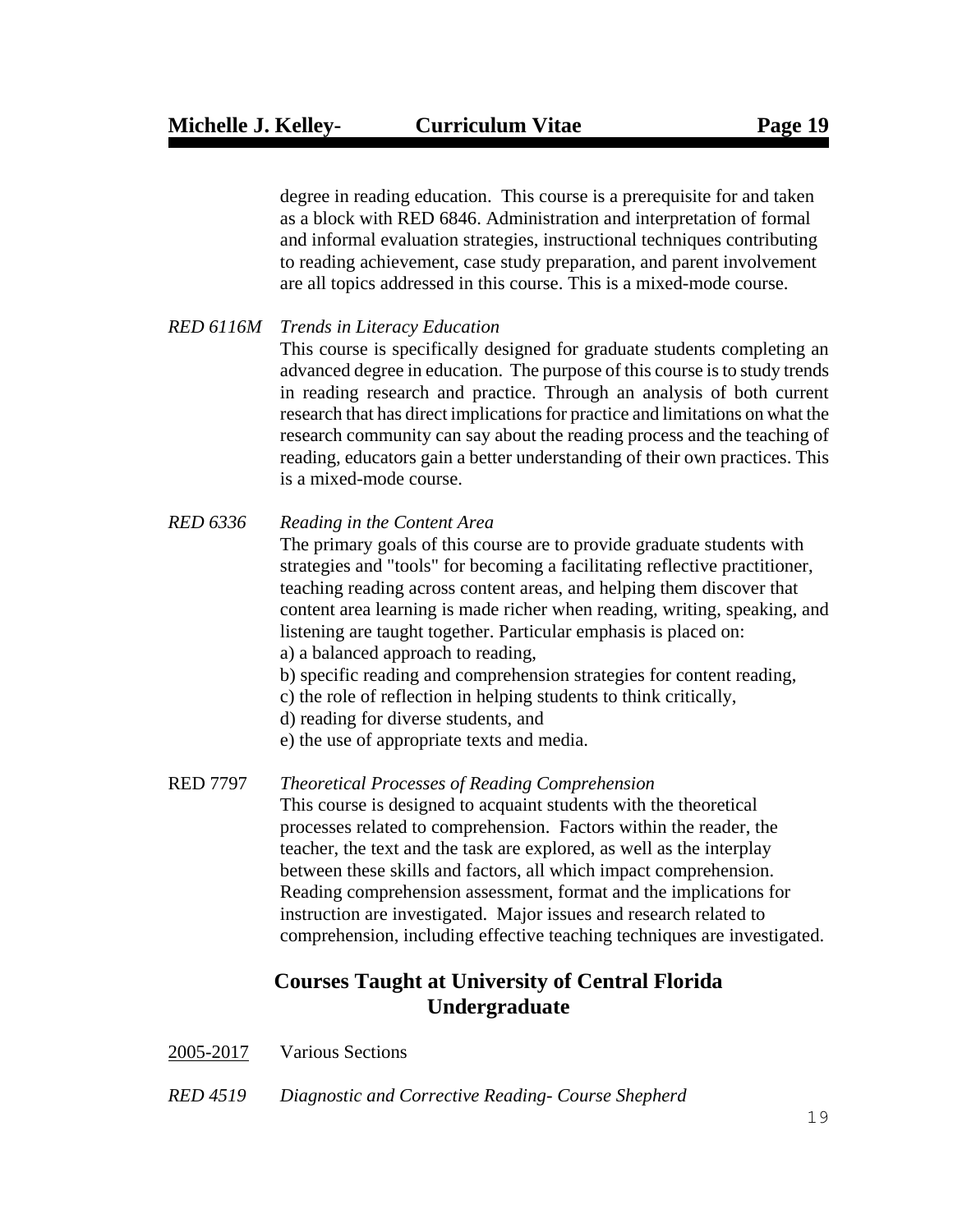This course is designed to acquaint prospective reading educators with the nature of diagnostic and corrective procedures to be used in the elementary school classroom. The over-all desired outcome is the preparation of a teacher of reading who is prepared to provide differentiated instruction for his/her students. Course content and activities will help students (1) select, understand, and use assessment instruments, both formal and informal, for purposes of student, program, and self evaluation and (2) select appropriate methods and materials that are consistent with the assessment process.

RED 4942M *Practicum for Assessment and Instruction of Reading- Course Shepherd* This course is designed to have pre-service teachers in a supervised setting employ the assessment tools they have learned in previous course work and design instruction based on their results. In addition the UCF student implements instruction and evaluates their effectiveness in a field-based setting. This is a mixed-mode course.

### **Dissertation, Thesis, Publication Mentoring, and Independent Studies**

#### **Doctoral Dissertation and Thesis Committees Member of Committees**

Alexander C. Boivin, "The Effects of Resistance Training Frequency on Muscle Hypertrophy and Strength in Healthy Trained Individuals: A Literature Review", HIM 2016, defended 2016.

Sarah Park, 2013 (member).

- Jocelyn Baldridge Downs, "An Investigation of the Relationship between the use of Disciplinary Texts and Achievement on End of Course Exams in High School History Classes", Ed.D. 2013-2014 (member).
- Cherie Behrens, "The Relationship between Reading Coaches' Utilization of Data Technology and Teacher Development'', Ed.D. 2011- 2012 (member).
- Lindsey Blackwell, "The Integration of Information and Communication Technologies in the Content Ares and Adolescent Motivation", M.Ed.- defended 2010 (member).
- Sabrina Greenwell, "An Exploratory Parallel Case Study Comparing the Teaching Practices of Reading Endorsed vs. Non-Reading Endorsed Secondary English Language Arts Teachers", Ed.D., 2008-defended 2009 (member).

#### **Chair or Co-Chair**

- Adam Ulenski, "Developing and Validating the Roles and Responsibilities of an Elementary Literacy Coach Self-Efficacy Instrument", Ed.D. 2016-2017 (co-chair).
- Lee-Anne Spalding, "The Impact of Access to Books on the Reading Motivation and Achievement of Urban Elementary Students", Ed.D. 2011- 2012 (co-chair).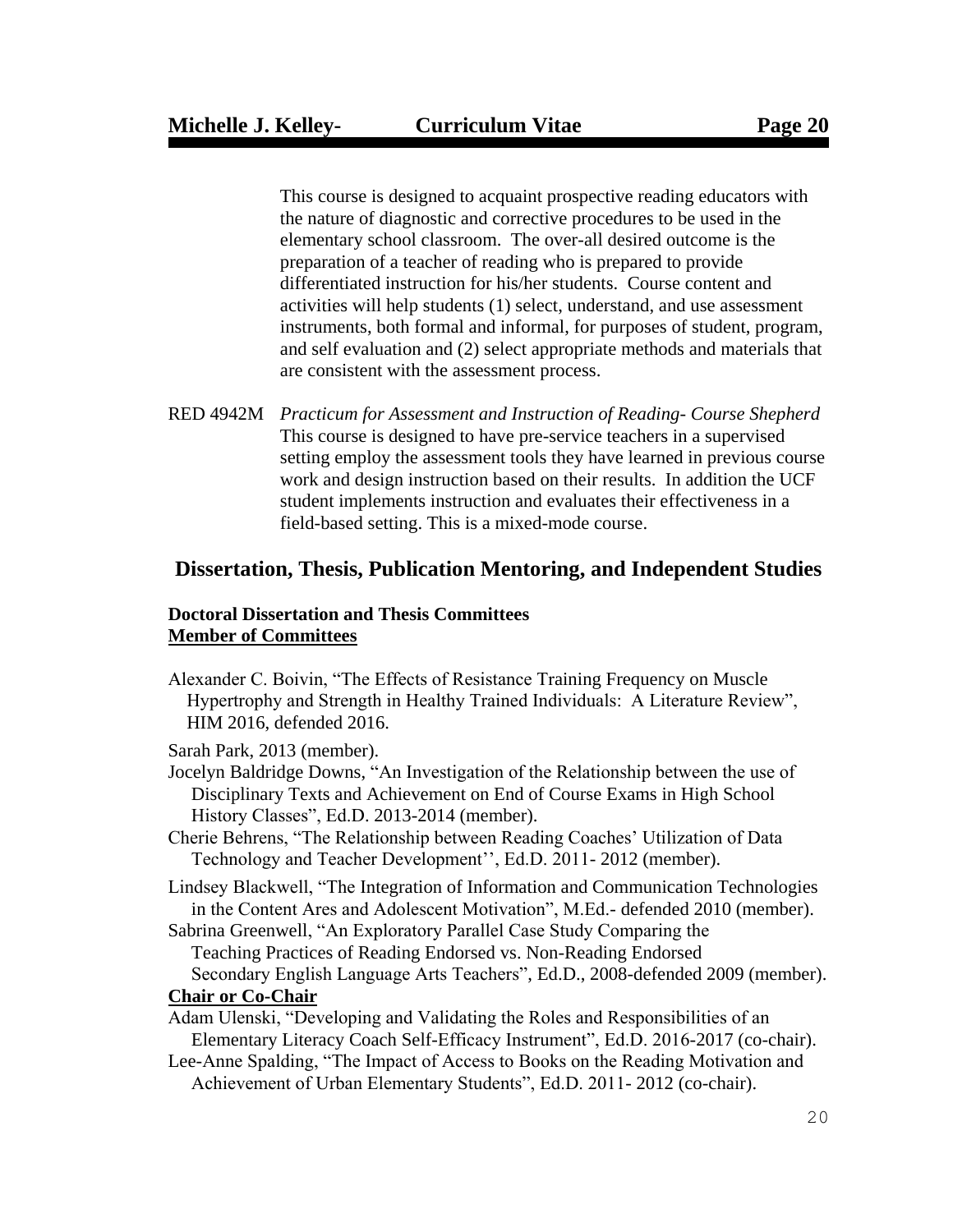Katy Cortelyou, "Exploring the Role of Teacher Knowledge and the teaching of Beginning Reading At-Risk First Graders", Ed.D. 2011- 2012 (co-chair). Rebecca Mordente, Honors in Major, defended Fall 2010. Erin McCarthy**,** Honors in Major, defended Fall 2007.

#### **Publication Mentoring**

Shalander Samuels, EdD Student- publication Samuels, S. (Spring, 2016). Reading Intervention Programs and Middle School Teachers' and Students' Needs. *Reading in the Middle, 8* (1). Adam Ulenski, EdD Student- publication Ulenski, A. (2016). Literacy Transitions: Recommendations to Support Elementary Students as they Enter Middle School Grades. *Reading in the Middle, 8* (1).

### **Independent Studies**

Adam Ulenski, EdD Candidate, Fall and Summer 2016. Loudes Smith, PhD Candidate, Summer 2014. Jillian Gourwitz, PhD Candidate, Summer 2012. David Riggs, PhD Candidate, Summer 2009. Robin Smith, Summer 2006.

## **Program Development**

During the fall of 2016 I moved a new Elementary Education Program and a new course successfully through the appropriate University committees. This program took many years of planning and the input of stakeholders in the community. Serving as the Elementary Education Coordinator from 2014-2016 I was also able to institute a consistent subcommittee structure to promote shared leadership and the participation of faculty members. I was a contributing member of a team who sought and received the Reading Endorsement from the State for our Undergraduate Elementary Education Program. I am the course shepherd for RED 4519, RED 4942 (our undergraduate reading practicum), RED 6845, and RED 6846. In addition, I worked on the Ph.D. in Reading Course Sequence and was responsible for the development of the comprehension course for this program. I completed the IDL course to teach on-line and developed one module for the reading comprehension course as well as created a modified course for RED 4942, RED 6116, and RED 6845. I have revised our syllabi related to the reading endorsement at the undergraduate and graduate level to reflect the new Reading Endorsement Competencies, specifically I have worked on RED 4519 and 4842. I have also served on the Elementary Education Leadership Team which has been charged with redesigning our Elementary Education Program which will be implemented summer 2017.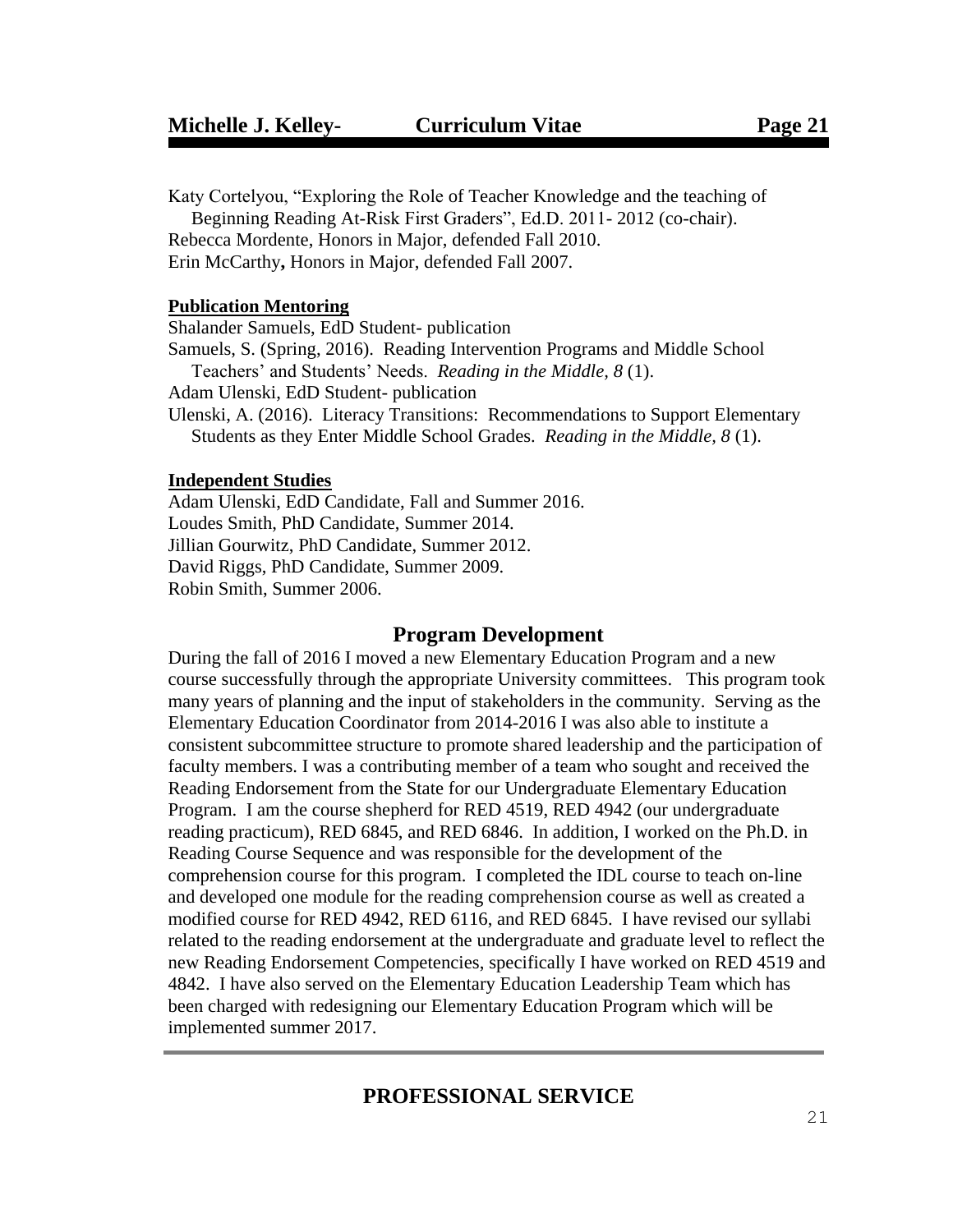# **Reviewer**

## **International**

Reviewer, International Reading Association 56<sup>th</sup> Annual Conference Presentation Proposals, 2010.

Reviewer, International Literacy Association Books, 2009 to date.

# **National**

Co-Editor of Journal, *Literacy Research and Instruction* (ALER), 2011-2017. Reviewer, *Literacy Research and Instruction* (ALER), 2011-2017. Reviewer, *Association of Literacy Educators and Researchers* (ALER) Annual Conference, 2015-to date. Reviewer, *Professors of Reading Teacher Educators* (PRTE) Annual Conference, 2015. Developmental Reviewer, Pearson Publishers, 2012. Developmental Reviewer, Holocomb Hathaway Publishers, 2011 to date. Reviewer, *Journal of Teacher Education* (JTE), Volume 61, 2008 Professional Materials Review *School Library Journal* -2004-2008.

# **State**

Reviewer. Florida Reading Association (FRA), 2007-2009. Reviewer, Florida Association for Teacher Educators (FATE), 2006.

# **Professional Organization Involvement International**

Government Relations Committee, International Reading Association 2008-2010. International Reading Association's Advocacy Award Subcommittee, 2009-2010. Member, International Literacy Association-1990-to date.

# **National**

Member of Publications Committee, Association of Literacy Educators and Researchers- 2011-2016.

Co-Chair of Professional Standards Committee, Association of Literacy Educators and Researchers- 2009-2012.

Membership Committee, Association of Literacy Educators and Researchers- 2008- 2010.

Member, Professors of Reading Teacher Educators- 2006-to date.

Member, Content Area Reading Special Interest Group IRA- 2006-2008.

Member, National Council of Teachers of English- 2007-2008.

Member, Eastern Educational Research Association- 2006-2007.

# **State**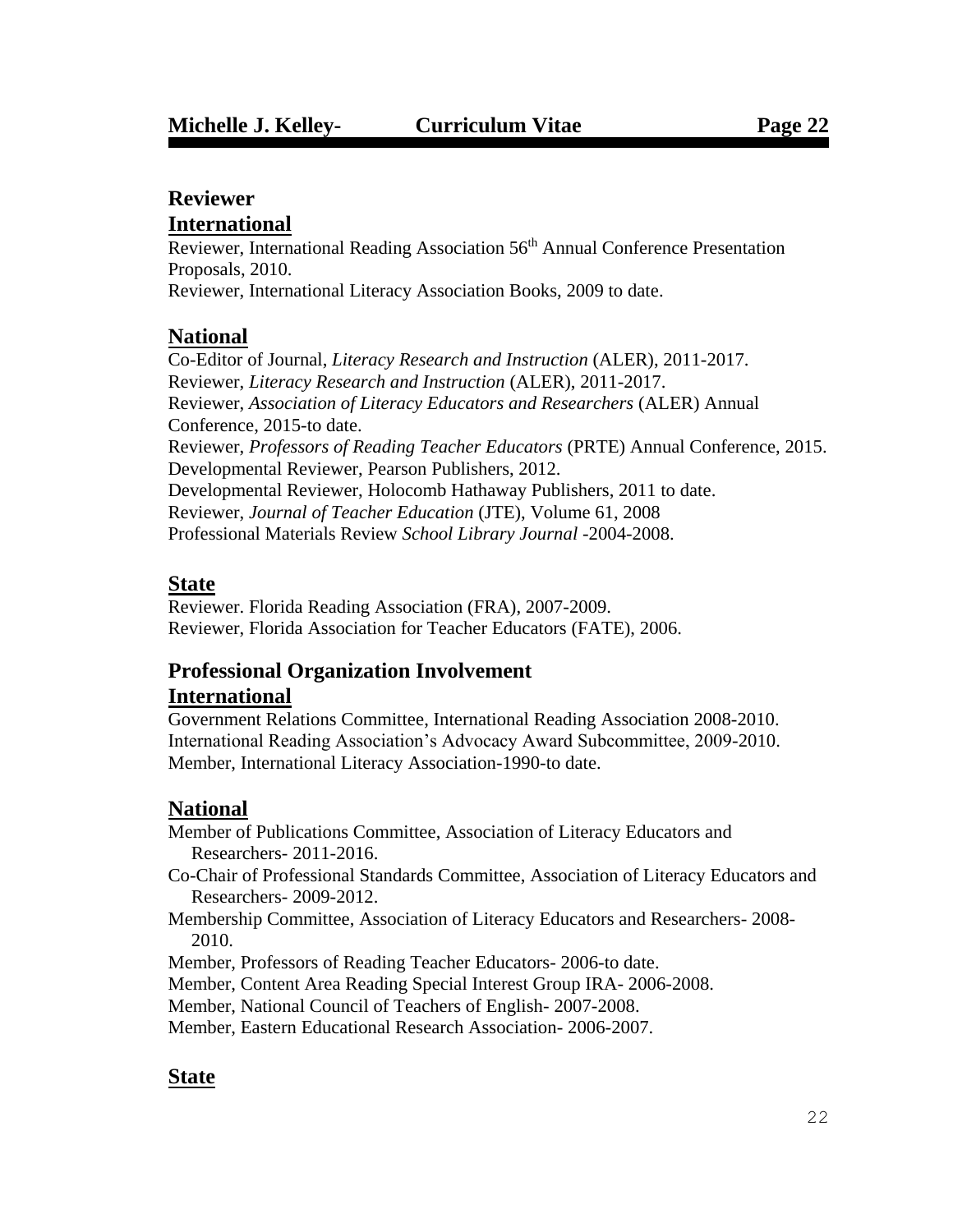Government Relations Chair, Board of Directors, Florida Reading Association 2008- 2010.

Family Literacy Chair, Board of Directors, Florida Reading Association 2005-2008. Membership Chair, Board of Directors, Florida Reading Association 2004- 2005. Member, Florida Reading Association 1994-to date. Member, Florida Association for Teacher Educators 2006-2008.

### **University of Central Florida Committees and Service University**

Faculty Senate, Vice Chair and Committee on Committees Chair, 2017-2018. Faculty Senate University Excellence in Professional Service Award, Reviewer, 2017 Faculty Senate University Athletic Advisory Committee, 2016-2017. Faculty Senate Committee on Committees, 2014-2015; 2016-2017. Faculty Senate Ad Hoc Committee Reviewing SPIs, 2017. UCF Undergraduate Curriculum & Standards Committee, 2014-2016. UCF Commencement Committee and Emiratis Committee- 2014-2015. Summer Conferences Faculty Center for Teaching and Learning- 2010-13; 2015-2017. Winter Conference Faculty Center for Teaching and Learning- 2009. Faculty Senate – 2014-2018; 2008-2010. Academic Calendar Committee - 2006-2009. Grant Evaluator, Office of Faculty Affairs Mentorship Grants- 2009.

## **College of Education and Human Performance**

Faculty Fellow in Inclusion, 2015-2016. Technology Committee, 2015-to date. Undergraduate Admission and Retention Committee, 2012-2015. Coyle Committee Member, 2011-2012. RTI SIG Member, 2011-2012. TIP Selection Committee Member, 2011; 2016. Morgridge 21<sup>st</sup> Century Faculty Fellow, 2010-2011. College of Education Redesign Initiative Funding- Reading Team, 2010. Undergraduate Curriculum & Standards Committee - 2009-2011; 2013-2015. Graduate Curriculum & Standards Committee - 2007-2009. Library Materials Committee - 2005-2006.

#### **School of Teaching, Learning, and Leadership**

Elementary Education Program Recruitment Sub Committee, 2016 to date. Elementary Education Program Communications Sub Committee, 2015 to date. Elementary Education Program Assessment Sub Committee, 2012 to date. Member, Reading Instructor Search Committees, 2014, 2015, 2017. Member, Elementary Education Council, 2013-to date. Elementary Education Program Coordinator, 2014-2016.